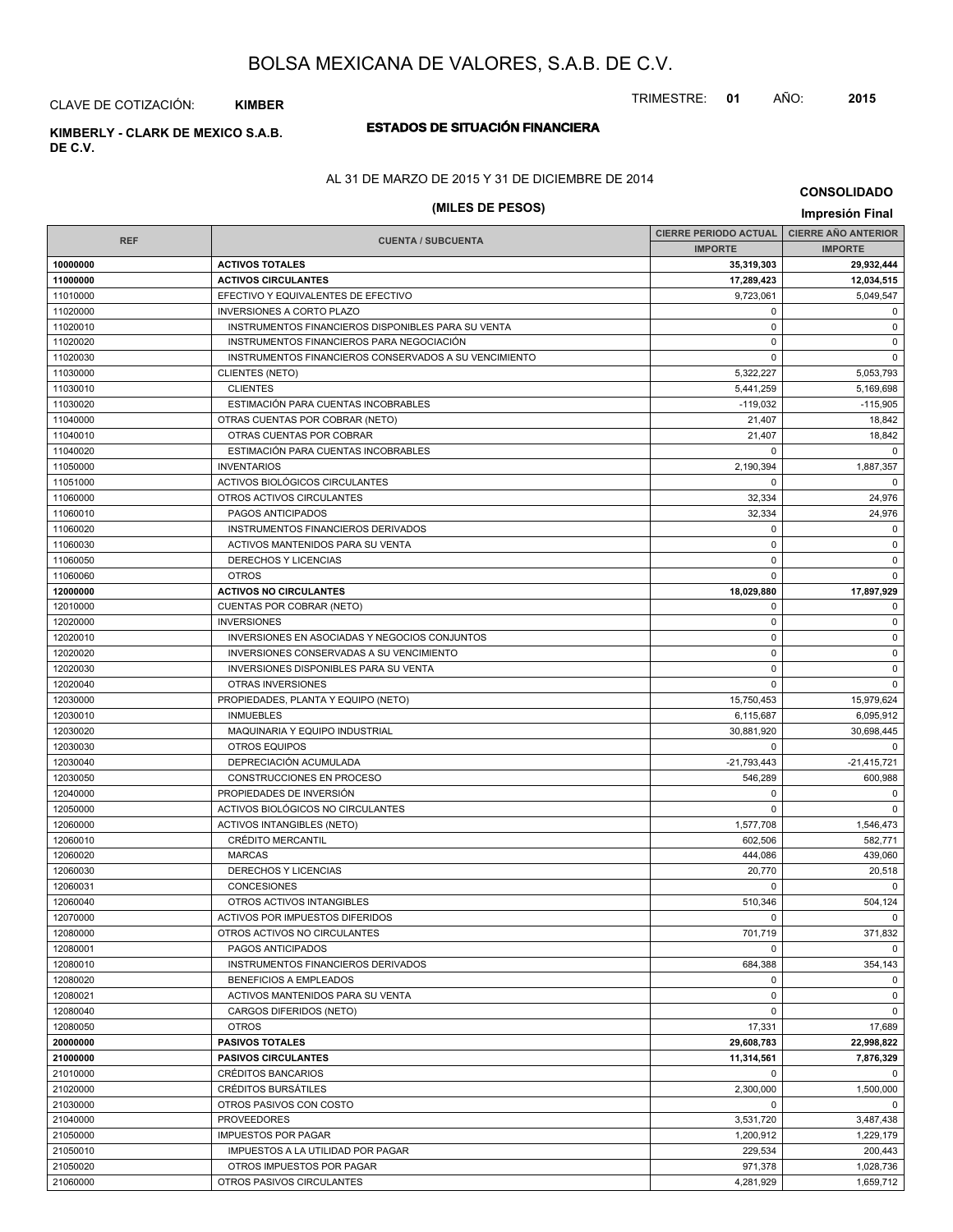TRIMESTRE: **01** AÑO: **2015**

CLAVE DE COTIZACIÓN: **KIMBER**

## **ESTADOS DE SITUACIÓN FINANCIERA KIMBERLY - CLARK DE MEXICO S.A.B.**

**DE C.V.**

## AL 31 DE MARZO DE 2015 Y 31 DE DICIEMBRE DE 2014

# **(MILES DE PESOS) Impresión Final**

**CONSOLIDADO**

|            |                                                                                          | <b>CIERRE PERIODO ACTUAL</b> | <b>CIERRE AÑO ANTERIOR</b> |
|------------|------------------------------------------------------------------------------------------|------------------------------|----------------------------|
| <b>REF</b> | <b>CUENTA / SUBCUENTA</b>                                                                | <b>IMPORTE</b>               | <b>IMPORTE</b>             |
| 21060010   | <b>INTERESES POR PAGAR</b>                                                               | 185.233                      | 136,631                    |
| 21060020   | <b>INSTRUMENTOS FINANCIEROS DERIVADOS</b>                                                | $\Omega$                     | $\Omega$                   |
| 21060030   | <b>INGRESOS DIFERIDOS</b>                                                                | $\Omega$                     | $\Omega$                   |
| 21060050   | <b>BENEFICIOS A EMPLEADOS</b>                                                            | 1,138,977                    | 925,085                    |
| 21060060   | <b>PROVISIONES</b>                                                                       | 202.492                      | 202.872                    |
| 21060061   | PASIVOS RELACIONADOS CON ACTIVOS MANTENIDOS PARA SU VENTA CIRCULANTES                    | $\Omega$                     | $\Omega$                   |
| 21060080   | <b>OTROS</b>                                                                             | 2,755,227                    | 395.124                    |
| 22000000   | <b>PASIVOS NO CIRCULANTES</b>                                                            | 18.294.222                   | 15.122.493                 |
| 22010000   | CRÉDITOS BANCARIOS                                                                       | $\Omega$                     | $\Omega$                   |
| 22020000   | <b>CRÉDITOS BURSÁTILES</b>                                                               | 16,242,941                   | 13,086,817                 |
| 22030000   | OTROS PASIVOS CON COSTO                                                                  | $\Omega$                     | $\Omega$                   |
| 22040000   | PASIVOS POR IMPUESTOS DIFERIDOS                                                          | 1,730,189                    | 1,712,511                  |
| 22050000   | OTROS PASIVOS NO CIRCULANTES                                                             | 321.092                      | 323.165                    |
| 22050010   | INSTRUMENTOS FINANCIEROS DERIVADOS                                                       | 126.252                      | 134,718                    |
| 22050020   | <b>INGRESOS DIFERIDOS</b>                                                                | $\Omega$                     | $\Omega$                   |
| 22050040   | BENEFICIOS A EMPLEADOS                                                                   | 130,757                      | 124,364                    |
| 22050050   | <b>PROVISIONES</b>                                                                       | $\Omega$                     | $\Omega$                   |
| 22050051   | PASIVOS RELACIONADOS CON ACTIVOS MANTENIDOS PARA SU VENTA NO CIRCULANTES                 | $\mathbf 0$                  | $\mathbf 0$                |
| 22050070   | <b>OTROS</b>                                                                             | 64,083                       | 64,083                     |
| 30000000   | <b>CAPITAL CONTABLE</b>                                                                  | 5,710,520                    | 6,933,622                  |
| 30010000   | CAPITAL CONTABLE DE LA PARTICIPACIÓN CONTROLADORA                                        | 5,710,520                    | 6,933,622                  |
| 30030000   | <b>CAPITAL SOCIAL</b>                                                                    | 2,873,723                    | 2,874,706                  |
| 30040000   | <b>ACCIONES RECOMPRADAS</b>                                                              | $\Omega$                     | $\mathbf 0$                |
| 30050000   | PRIMA EN EMISIÓN DE ACCIONES                                                             | $\mathbf 0$                  | $\mathbf 0$                |
| 30060000   | APORTACIONES PARA FUTUROS AUMENTOS DE CAPITAL                                            | $\Omega$                     | $\mathbf 0$                |
| 30070000   | OTRO CAPITAL CONTRIBUIDO                                                                 | $\Omega$                     | $\Omega$                   |
| 30080000   | UTILIDADES RETENIDAS (PERDIDAS ACUMULADAS)                                               | 2,783,251                    | 4,106,644                  |
| 30080010   | <b>RESERVA LEGAL</b>                                                                     | 2,193                        | 2,193                      |
| 30080020   | <b>OTRAS RESERVAS</b>                                                                    | $\Omega$                     | $\Omega$                   |
| 30080030   | RESULTADOS DE EJERCICIOS ANTERIORES                                                      | 1,780,810                    | 560,333                    |
| 30080040   | RESULTADO DEL EJERCICIO                                                                  | 1,000,248                    | 3,544,118                  |
| 30080050   | <b>OTROS</b>                                                                             | 0                            | $\mathbf 0$                |
| 30090000   | OTROS RESULTADOS INTEGRALES ACUMULADOS (NETOS DE IMPUESTOS)                              | 53,546                       | $-47,728$                  |
| 30090010   | GANANCIAS POR REVALUACIÓN DE PROPIEDADES                                                 | $\Omega$                     | $\Omega$                   |
| 30090020   | GANANCIAS (PERDIDAS) ACTUARIALES POR OBLIGACIONES LABORALES                              | $-88,373$                    | $-88,373$                  |
| 30090030   | RESULTADO POR CONVERSIÓN DE MONEDAS EXTRANJERAS                                          | 186,659                      | 145,682                    |
| 30090040   | CAMBIOS EN LA VALUACIÓN DE ACTIVOS FINANCIEROS DISPONIBLES PARA SU VENTA                 | $\Omega$                     | $\Omega$                   |
| 30090050   | CAMBIOS EN LA VALUACIÓN DE INSTRUMENTOS FINANCIEROS DERIVADOS                            | $-44,740$                    | $-105,037$                 |
| 30090060   | CAMBIOS EN EL VALOR RAZONABLE DE OTROS ACTIVOS                                           | $\mathbf 0$                  | $\mathbf 0$                |
| 30090070   | PARTICIPACIÓN EN OTROS RESULTADOS INTEGRALES DE ASOCIADAS Y NEGOCIOS<br><b>CONJUNTOS</b> | 0                            | $\mathbf 0$                |
| 30090080   | OTROS RESULTADOS INTEGRALES                                                              | 0                            | $\mathbf 0$                |
| 30020000   | CAPITAL CONTABLE DE LA PARTICIPACIÓN NO CONTROLADORA                                     | $\mathbf 0$                  | $\mathbf 0$                |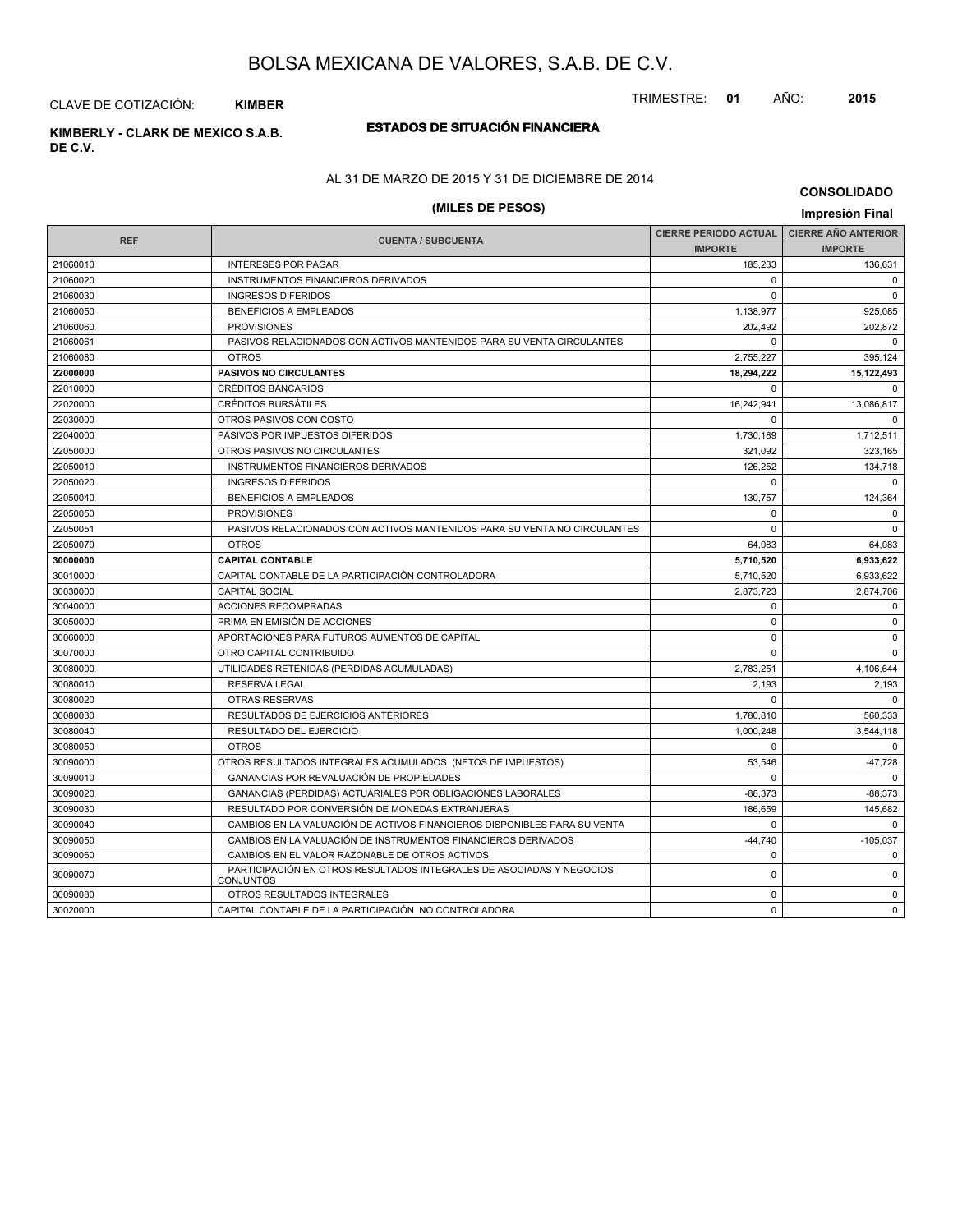TRIMESTRE: **01** AÑO: **2015**

#### CLAVE DE COTIZACIÓN: **KIMBER**

# **DE C.V.**

## **ESTADOS DE SITUACIÓN FINANCIERA KIMBERLY - CLARK DE MEXICO S.A.B. DATOS INFORMATIVOS**

AL 31 DE MARZO DE 2015 Y 31 DE DICIEMBRE DE 2014

## **(MILES DE PESOS) Impresión Final**

| <b>CONSOLIDADO</b> |  |
|--------------------|--|
|--------------------|--|

| <b>REF</b> | <b>CONCEPTOS</b>                            | <b>CIERRE PERIODO ACTUAL</b> | <b>CIERRE AÑO ANTERIOR</b> |
|------------|---------------------------------------------|------------------------------|----------------------------|
|            |                                             | <b>IMPORTE</b>               | <b>IMPORTE</b>             |
| 91000010   | PASIVOS MONEDA EXTRANJERA CORTO PLAZO       | 2,051,035                    | 2,080,930                  |
| 91000020   | PASIVOS MONEDA EXTRANJERA LARGO PLAZO       | 7,630,000                    | 3,687,500                  |
| 91000030   | CAPITAL SOCIAL NOMINAL                      | 8,451                        | 8,454                      |
| 91000040   | CAPITAL SOCIAL POR ACTUALIZACIÓN            | 2,865,272                    | 2,866,252                  |
| 91000050   | FONDOS PARA PENSIONES Y PRIMA DE ANTIGÜEDAD | 370,318                      | 370,168                    |
| 91000060   | NUMERO DE FUNCIONARIOS (*)                  | $\Omega$                     | $\mathbf{0}$               |
| 91000070   | NUMERO DE EMPLEADOS (*)                     | 2.658                        | 2,644                      |
| 91000080   | NUMERO DE OBREROS (*)                       | 5,291                        | 5,254                      |
| 91000090   | NUMERO DE ACCIONES EN CIRCULACIÓN (*)       | 3,098,030,750                | 3,099,090,878              |
| 91000100   | NUMERO DE ACCIONES RECOMPRADAS (*)          | 28,826,726                   | 42,013,650                 |
| 91000110   | EFECTIVO RESTRINGIDO (1)                    | $\Omega$                     | 0                          |
| 91000120   | DEUDA DE ASOCIADAS GARANTIZADA              | 0                            | 0                          |
|            |                                             |                              |                            |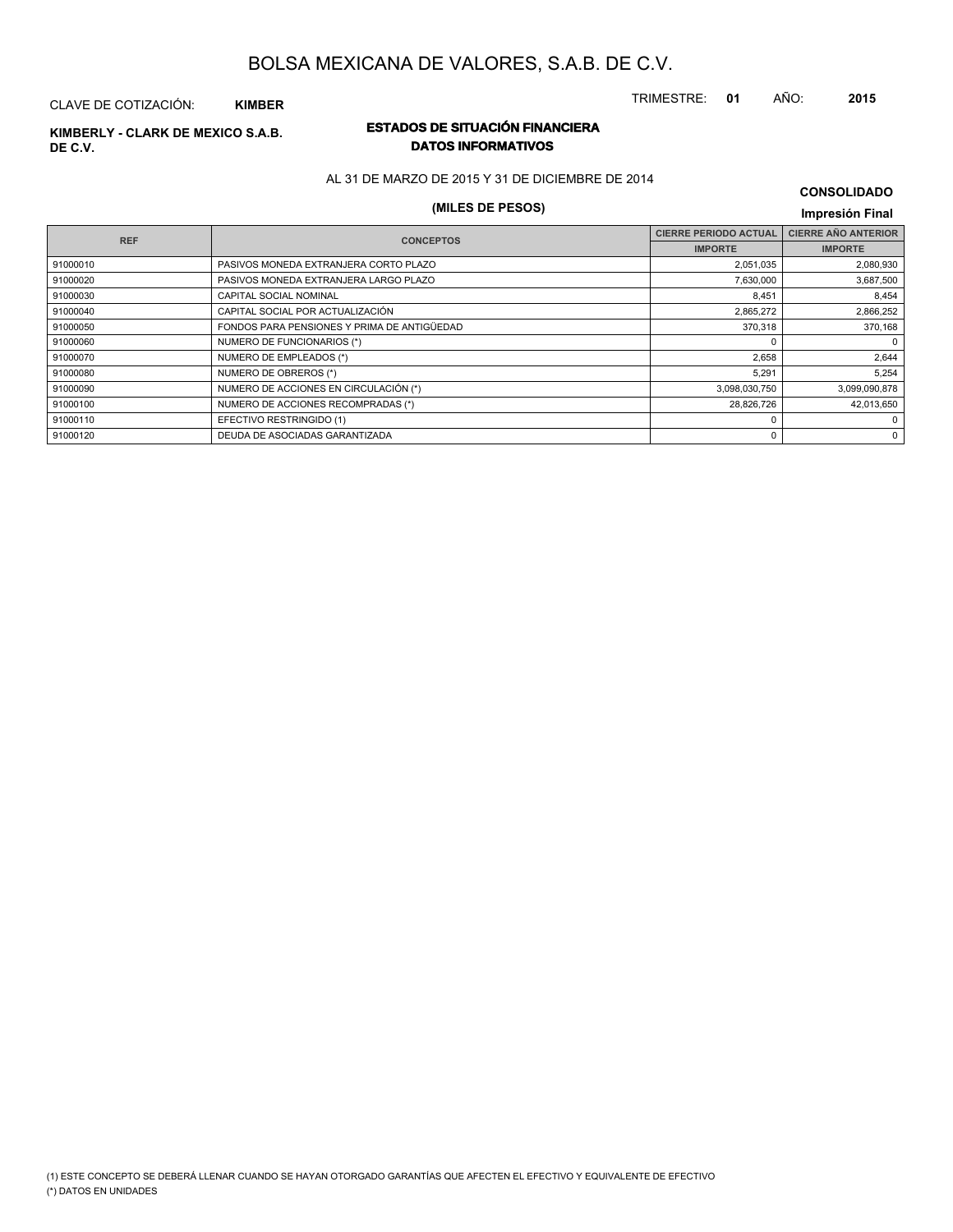**KIMBERLY - CLARK DE MEXICO S.A.B. DE C.V.** CLAVE DE COTIZACIÓN: **KIMBER** TRIMESTRE: **01** AÑO: **2015**

#### **ESTADOS DE RESULTADOS**

#### **CONSOLIDADO**

#### POR LOS PERIODOS DE TRES MESES TERMINADOS AL 31 DE MARZO DE 2015 Y 2014

|            | Impresión Final                                                               |                   |                  |                     |                  |  |
|------------|-------------------------------------------------------------------------------|-------------------|------------------|---------------------|------------------|--|
|            |                                                                               | <b>AÑO ACTUAL</b> |                  | <b>AÑO ANTERIOR</b> |                  |  |
| <b>REF</b> | <b>CUENTA / SUBCUENTA</b>                                                     | <b>ACUMULADO</b>  | <b>TRIMESTRE</b> | <b>ACUMULADO</b>    | <b>TRIMESTRE</b> |  |
| 40010000   | <b>INGRESOS NETOS</b>                                                         | 7,763,551         | 7,763,551        | 7,262,487           | 7,262,487        |  |
| 40010010   | <b>SERVICIOS</b>                                                              | $\mathbf 0$       | $\Omega$         | $\mathbf 0$         | $\Omega$         |  |
| 40010020   | <b>VENTA DE BIENES</b>                                                        | 7,763,551         | 7,763,551        | 7,262,487           | 7,262,487        |  |
| 40010030   | <b>INTERESES</b>                                                              | 0                 | $\Omega$         | $\mathbf 0$         | $\mathbf 0$      |  |
| 40010040   | <b>REGALIAS</b>                                                               | 0                 | $\mathbf 0$      | $\mathbf 0$         | $\mathbf 0$      |  |
| 40010050   | <b>DIVIDENDOS</b>                                                             | $\mathbf 0$       | $\Omega$         | $\mathbf 0$         | $\mathbf 0$      |  |
| 40010060   | ARRENDAMIENTO                                                                 | $\mathbf 0$       | $\Omega$         | $\mathbf 0$         | $\mathbf 0$      |  |
| 40010061   | <b>CONSTRUCCIÓN</b>                                                           | $\mathbf{0}$      | $\Omega$         | $\mathbf 0$         | $\mathbf 0$      |  |
| 40010070   | <b>OTROS</b>                                                                  | $\mathbf 0$       | $\mathbf 0$      | $\mathbf 0$         | $\Omega$         |  |
| 40020000   | <b>COSTO DE VENTAS</b>                                                        | 4,803,174         | 4,803,174        | 4,463,932           | 4,463,932        |  |
| 40021000   | UTILIDAD (PÉRDIDA) BRUTA                                                      | 2,960,377         | 2,960,377        | 2,798,555           | 2,798,555        |  |
| 40030000   | <b>GASTOS GENERALES</b>                                                       | 1,298,843         | 1,298,843        | 1,229,593           | 1,229,593        |  |
| 40040000   | UTILIDAD (PÉRDIDA) ANTES DE OTROS INGRESOS Y GASTOS, NETO                     | 1,661,534         | 1,661,534        | 1,568,962           | 1,568,962        |  |
| 40050000   | OTROS INGRESOS Y (GASTOS), NETO                                               | 0                 | $\mathbf 0$      | 0                   | $\mathbf 0$      |  |
| 40060000   | UTILIDAD (PÉRDIDA) DE OPERACIÓN (*)                                           | 1,661,534         | 1,661,534        | 1,568,962           | 1,568,962        |  |
| 40070000   | <b>INGRESOS FINANCIEROS</b>                                                   | 42,921            | 42,921           | 48,551              | 48,551           |  |
| 40070010   | <b>INTERESES GANADOS</b>                                                      | 42.921            | 42.921           | 48,551              | 48,551           |  |
| 40070020   | UTILIDAD POR FLUCTUACIÓN CAMBIARIA, NETO                                      | 0                 | $\mathbf 0$      | 0                   | $\mathbf 0$      |  |
| 40070030   | UTILIDAD POR DERIVADOS. NETO                                                  | $\mathbf 0$       | $\Omega$         | $\mathbf 0$         | $\mathbf 0$      |  |
| 40070040   | UTILIDAD POR CAMBIOS EN VALOR RAZONABLE DE INSTRUMENTOS<br><b>FINANCIEROS</b> | 0                 | $\Omega$         | $\mathbf 0$         | $\mathbf 0$      |  |
| 40070050   | OTROS INGRESOS FINANCIEROS                                                    | 0                 | $\mathbf 0$      | $\mathbf 0$         | $\mathbf 0$      |  |
| 40080000   | <b>GASTOS FINANCIEROS</b>                                                     | 265,436           | 265,436          | 185,286             | 185,286          |  |
| 40080010   | INTERESES DEVENGADOS A CARGO                                                  | 237,904           | 237,904          | 184,770             | 184,770          |  |
| 40080020   | PÉRDIDA POR FLUCTUACIÓN CAMBIARIA, NETO                                       | 27,532            | 27.532           | 516                 | 516              |  |
| 40080030   | PÉRDIDA POR DERIVADOS, NETO                                                   | 0                 | $\mathbf 0$      | $\mathbf 0$         | $\mathbf 0$      |  |
| 40080050   | PÉRDIDA POR CAMBIOS EN VALOR RAZONABLE DE INSTRUMENTOS<br><b>FINANCIEROS</b>  | $\mathbf 0$       | $\mathbf 0$      | $\mathbf 0$         | $\mathsf 0$      |  |
| 40080060   | <b>OTROS GASTOS FINANCIEROS</b>                                               | $\mathbf 0$       | $\mathbf 0$      | $\mathbf 0$         | $\mathbf 0$      |  |
| 40090000   | <b>INGRESOS (GASTOS) FINANCIEROS NETO</b>                                     | $-222,515$        | $-222,515$       | -136,735            | $-136,735$       |  |
| 40100000   | PARTICIPACIÓN EN LOS RESULTADOS DE ASOCIADAS Y NEGOCIOS<br>CONJUNTOS          | $\Omega$          | $\Omega$         | $\Omega$            | $\Omega$         |  |
| 40110000   | UTILIDAD (PÉRDIDA) ANTES DE IMPUESTOS A LA UTILIDAD                           | 1,439,019         | 1,439,019        | 1,432,227           | 1,432,227        |  |
| 40120000   | <b>IMPUESTOS A LA UTILIDAD</b>                                                | 438,771           | 438,771          | 458,650             | 458,650          |  |
| 40120010   | <b>IMPUESTO CAUSADO</b>                                                       | 445,469           | 445,469          | 459,404             | 459,404          |  |
| 40120020   | <b>IMPUESTO DIFERIDO</b>                                                      | $-6,698$          | $-6,698$         | $-754$              | $-754$           |  |
| 40130000   | UTILIDAD (PÉRDIDA) DE LAS OPERACIONES CONTINUAS                               | 1,000,248         | 1,000,248        | 973,577             | 973,577          |  |
| 40140000   | UTILIDAD (PÉRDIDA) DE LAS OPERACIONES DISCONTINUAS, NETO                      | 0                 | $\mathbf 0$      | $\mathbf 0$         | $\Omega$         |  |
| 40150000   | UTILIDAD (PÉRDIDA) NETA                                                       | 1,000,248         | 1,000,248        | 973,577             | 973,577          |  |
| 40160000   | PARTICIPACIÓN NO CONTROLADORA EN LA UTILIDAD (PÉRDIDA) NETA                   | 0                 | 0                | 0                   | $\Omega$         |  |
| 40170000   | PARTICIPACIÓN CONTROLADORA EN LA UTILIDAD (PÉRDIDA) NETA                      | 1,000,248         | 1,000,248        | 973,577             | 973,577          |  |
|            |                                                                               |                   |                  |                     |                  |  |
| 40180000   | UTILIDAD (PÉRDIDA) NETA BÁSICA POR ACCIÓN                                     | 0.32              | 0.32             | 0.31                | 0.31             |  |
| 40190000   | UTILIDAD (PÉRDIDA) NETA POR ACCIÓN DILUIDA                                    | 0                 | $\Omega$         | 0.00                | 0.00             |  |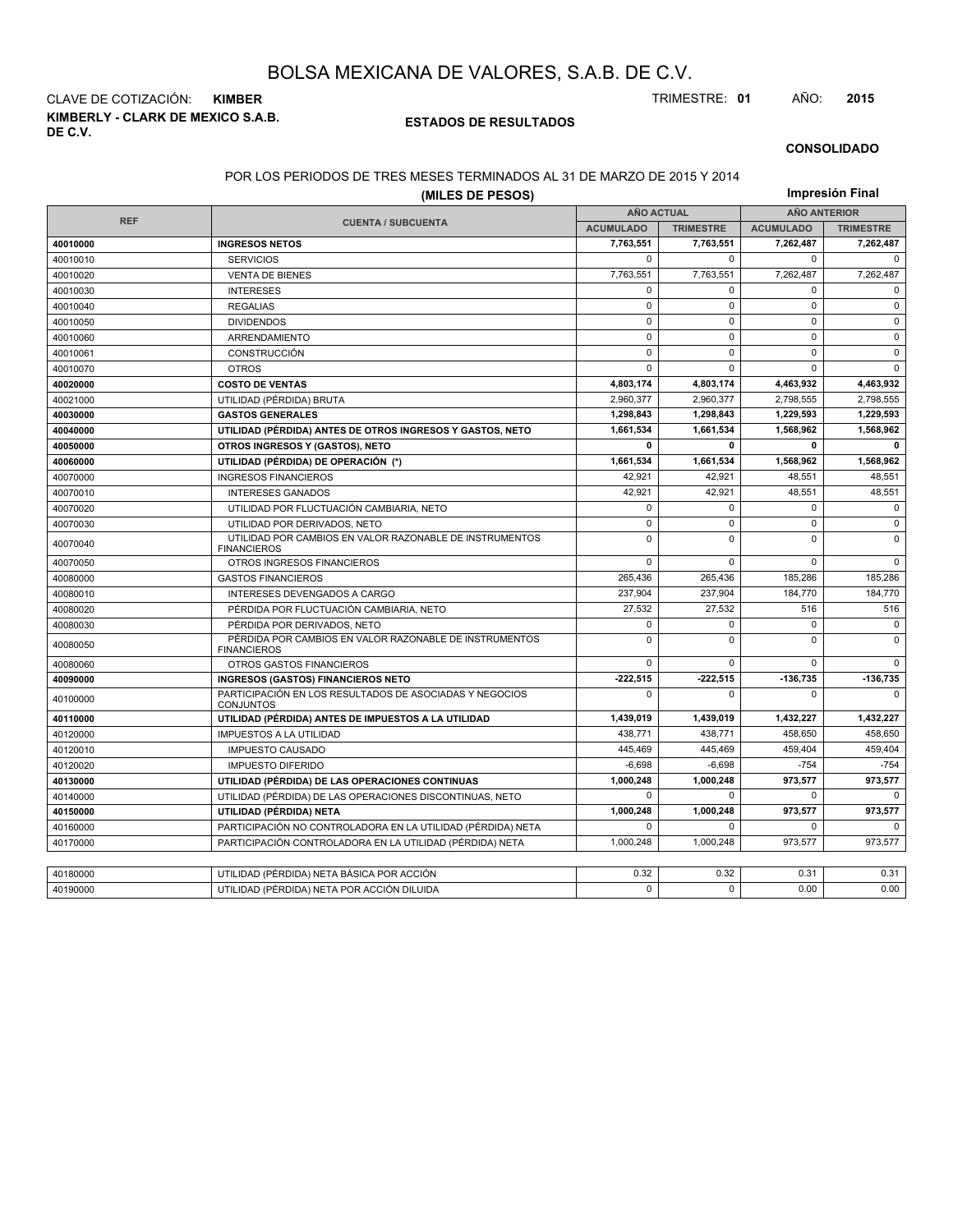**KIMBERLY - CLARK DE MEXICO S.A.B. DE C.V.** CLAVE DE COTIZACIÓN: **KIMBER** TRIMESTRE: **01** AÑO: **2015**

<sup>40310000</sup> UTILIDAD (PÉRDIDA) INTEGRAL ATRIBUIBLE A LA PARTICIPACIÓN CONTROLADORA

#### **ESTADOS DEL RESULTADO INTEGRAL (NETOS DE IMPUESTOS)**

1,101,522 1,101,522 932,591 932,591

#### **CONSOLIDADO**

#### POR LOS PERIODOS DE TRES MESES TERMINADOS AL 31 DE MARZO DE 2015 Y 2014

**(MILES DE PESOS)**

**Impresión Final**

|            |                                                                                                 |                  | <b>AÑO ACTUAL</b> | <b>AÑO ANTERIOR</b> |                  |  |
|------------|-------------------------------------------------------------------------------------------------|------------------|-------------------|---------------------|------------------|--|
| <b>REF</b> | <b>CUENTA / SUBCUENTA</b>                                                                       | <b>ACUMULADO</b> | <b>TRIMESTRE</b>  | <b>ACUMULADO</b>    | <b>TRIMESTRE</b> |  |
| 40200000   | UTILIDAD (PÉRDIDA) NETA                                                                         | 1,000,248        | 1,000,248         | 973,577             | 973,577          |  |
|            | <b>PARTIDAS QUE NO SERAN RECLASIFICADAS A RESULTADOS</b>                                        |                  |                   |                     |                  |  |
| 40210000   | <b>GANANCIAS POR REVALUACIÓN DE PROPIEDADES</b>                                                 | n                | $\Omega$          | 0                   | $\Omega$         |  |
| 40220000   | GANANCIAS (PÉRDIDAS) ACTUARIALES POR OBLIGACIONES LABORALES                                     | n                | $\Omega$          | 0                   | $\Omega$         |  |
| 40220100   | PARTICIPACIÓN EN RESULTADOS POR REVALUACIÓN DE PROPIEDADES DE<br>ASOCIADAS Y NEGOCIOS CONJUNTOS | $\Omega$         | $\Omega$          | 0                   | $\Omega$         |  |
|            | <b>PARTIDAS QUE PUEDEN SER RECLASIFICADAS SUBSECUENTEMENTE A</b><br><b>RESULTADOS</b>           |                  |                   |                     |                  |  |
| 40230000   | RESULTADO POR CONVERSIÓN DE MONEDAS EXTRANJERAS                                                 | 40.977           | 40.977            | 128                 | 128              |  |
| 40240000   | CAMBIOS EN LA VALUACIÓN DE ACTIVOS FINANCIEROS DISPONIBLES PARA<br><b>SU VENTA</b>              | n                |                   | U                   | $\Omega$         |  |
| 40250000   | CAMBIOS EN LA VALUACIÓN DE INSTRUMENTOS FINANCIEROS DERIVADOS                                   | 60,297           | 60.297            | $-41,114$           | $-41,114$        |  |
| 40260000   | CAMBIOS EN EL VALOR RAZONABLE DE OTROS ACTIVOS                                                  | n                |                   | 0                   | $\Omega$         |  |
| 40270000   | PARTICIPACIÓN EN OTROS RESULTADOS INTEGRALES DE ASOCIADAS Y<br>NEGOCIOS CONJUNTOS               | $\Omega$         | $\Omega$          | U                   | $\Omega$         |  |
| 40280000   | OTROS RESULTADOS INTEGRALES                                                                     | $\Omega$         | 0                 | 0                   | 0                |  |
| 40290000   | TOTAL DE OTROS RESULTADOS INTEGRALES                                                            | 101,274          | 101,274           | -40.986             | -40,986          |  |
|            |                                                                                                 |                  |                   |                     |                  |  |
| 40300000   | UTILIDAD (PÉRDIDA) INTEGRAL                                                                     | 1,101,522        | 1,101,522         | 932,591             | 932,591          |  |
| 40320000   | UTILIDAD (PÉRDIDA) INTEGRAL ATRIBUIBLE A LA PARTICIPACIÓN NO<br><b>CONTROLADORA</b>             |                  |                   |                     | <sup>0</sup>     |  |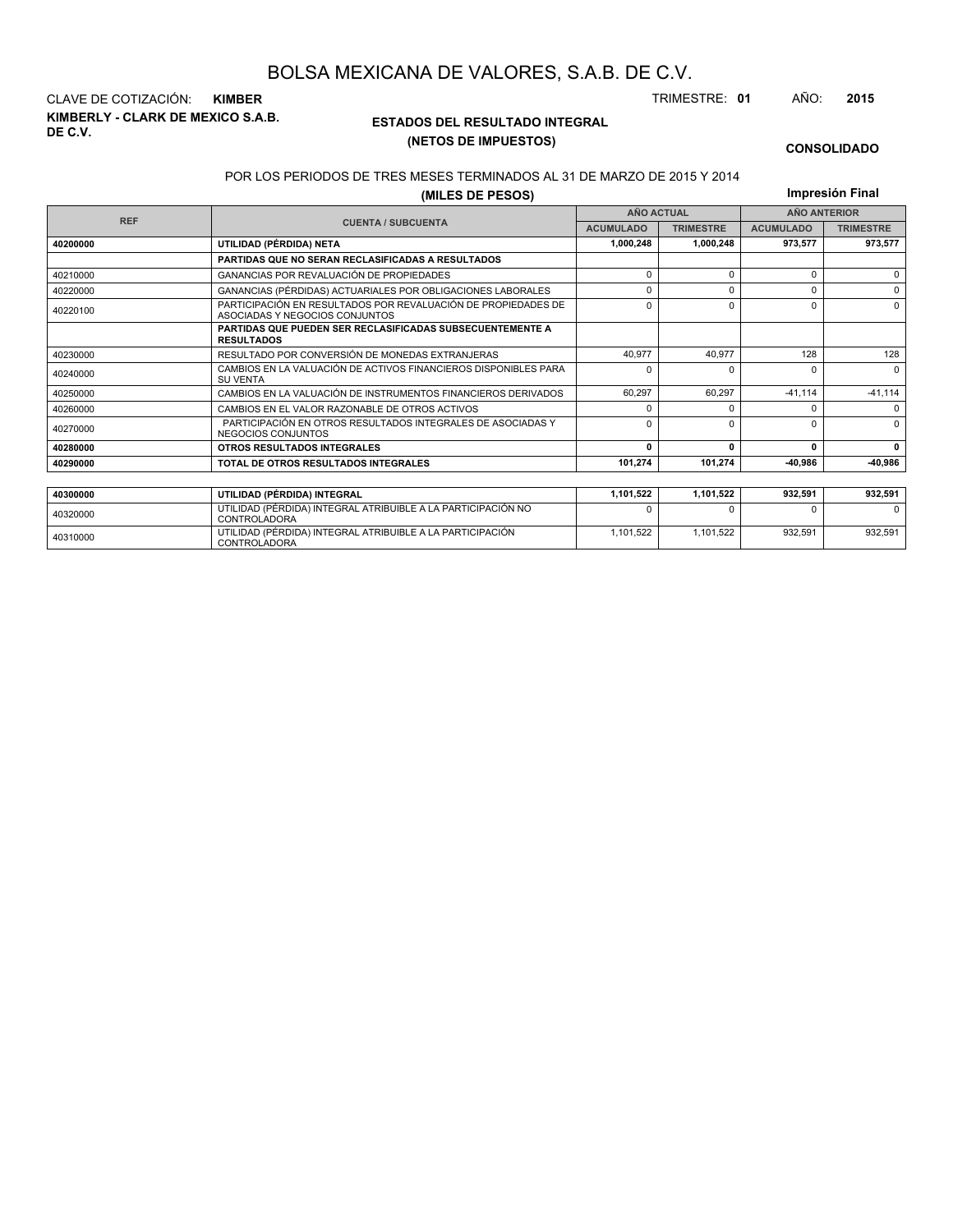**KIMBERLY - CLARK DE MEXICO S.A.B. DE C.V.** CLAVE DE COTIZACIÓN: **KIMBER** TRIMESTRE: **01** AÑO: **2015**

### **ESTADOS DE RESULTADOS DATOS INFORMATIVOS**

## **CONSOLIDADO**

**Impresión Final**

#### POR LOS PERIODOS DE TRES MESES TERMINADOS AL 31 DE MARZO DE 2015 Y 2014

#### **(MILES DE PESOS)**

| <b>REF</b> |                                       | ANO ACTUAL       |                  | <b>ANO ANTERIOR</b> |                  |  |
|------------|---------------------------------------|------------------|------------------|---------------------|------------------|--|
|            | <b>CUENTA / SUBCUENTA</b>             | <b>ACUMULADO</b> | <b>TRIMESTRE</b> | <b>ACUMULADO</b>    | <b>TRIMESTRE</b> |  |
| 92000010   | DEPRECIACIÓN Y AMORTIZACIÓN OPERATIVA | 422.748          | 422.748          | 406.454             | 406.454          |  |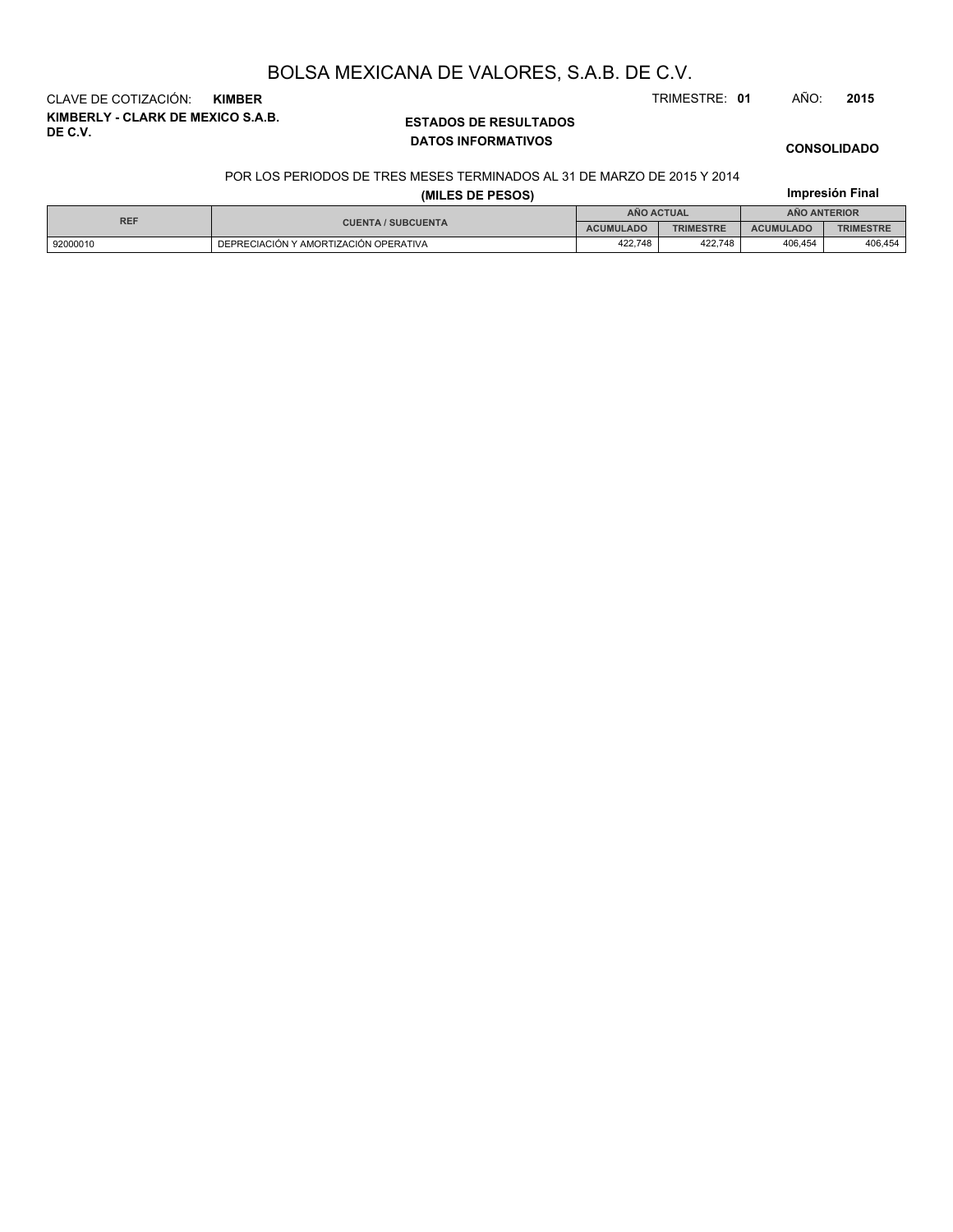**KIMBERLY - CLARK DE MEXICO S.A.B. DE C.V.** CLAVE DE COTIZACIÓN: **KIMBER** TRIMESTRE: **01** AÑO: **2015**

## **ESTADOS DE RESULTADOS DATOS INFORMATIVOS (12 MESES)**

**CONSOLIDADO**

#### POR LOS PERIODOS DE DOCE MESES TERMINADOS EL 31 DE MARZO DE 2015 Y 2014

**(MILES DE PESOS)**

**Impresión Final**

| <b>REF</b> |                                                              | <b>AÑO</b>    |                 |  |  |  |
|------------|--------------------------------------------------------------|---------------|-----------------|--|--|--|
|            | <b>CUENTA / SUBCUENTA</b>                                    | <b>ACTUAL</b> | <b>ANTERIOR</b> |  |  |  |
| 92000030   | INGRESOS NETOS (**)                                          | 29.607.917    | 29,368,467      |  |  |  |
| 92000040   | UTILIDAD (PÉRDIDA) DE OPERACIÓN (**)                         | 5.962.624     | 6,966,391       |  |  |  |
| 92000060   | UTILIDAD (PÉRDIDA) NETA (**)                                 | 3.570.789     | 4,422,554       |  |  |  |
| 92000050   | PARTICIPACIÓN CONTROLADORA EN LA UTILIDAD (PÉRDIDA) NETA(**) | 3.570.789     | 4,422,554       |  |  |  |
| 92000070   | DEPRECIACIÓN Y AMORTIZACIÓN OPERATIVA (**)                   | 1,632,295     | 1,543,658       |  |  |  |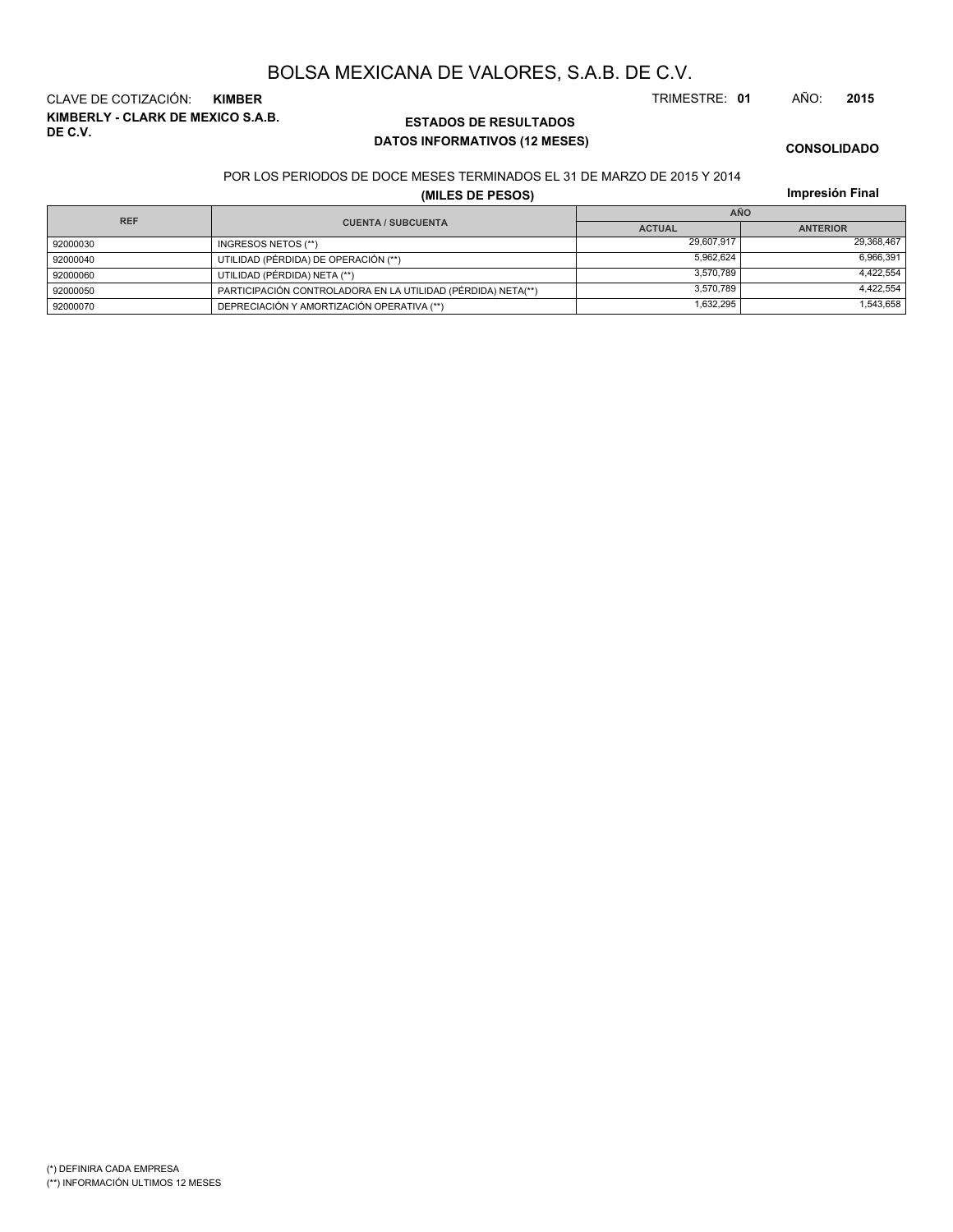CLAVE DE COTIZACIÓN:**KIMBER**: KIMBER TRIMESTRE:

**KIMBERLY - CLARK DE MEXICO S.A.B. DE C.V.**

#### **ESTADOS DE CAMBIOS EN EL CAPITALCONTABLE(MILES DE PESOS)**

TRIMESTRE: 01 AÑO: **<sup>2015</sup>**

**CONSOLIDADO**

**Impresión Final**

|                                                                     |                                                                                                                                                                                          |              |                                           | <b>APORTACIONES</b> |                                                                          |                                                                          | UTILIDADES O PÉRDIDAS<br><b>ACUMULADAS</b>  | <b>OTROS</b><br><b>RESULTADOS</b>                        |                                            |              |              |
|---------------------------------------------------------------------|------------------------------------------------------------------------------------------------------------------------------------------------------------------------------------------|--------------|-------------------------------------------|---------------------|--------------------------------------------------------------------------|--------------------------------------------------------------------------|---------------------------------------------|----------------------------------------------------------|--------------------------------------------|--------------|--------------|
| <b>CONCEPTOS</b>                                                    | <b>PRIMA EN</b><br><b>PARA FUTUROS</b><br><b>ACCIONES</b><br><b>EMISIÓN DE</b><br><b>CAPITAL SOCIAL</b><br><b>RECOMPRADAS</b><br><b>AUMENTOS DE</b><br><b>ACCIONES</b><br><b>CAPITAL</b> |              | <b>OTRO CAPITAL</b><br><b>CONTRIBUIDO</b> | <b>RESERVAS</b>     | <b>UTILIDADES</b><br><b>RETENIDAS</b><br>(PÉRDIDAS<br><b>ACUMULADAS)</b> | <b>INTEGRALES</b><br><b>ACUMULADOS</b><br>(NETOS DE<br><b>IMPUESTOS)</b> | <b>PARTICIPACIÓN</b><br><b>CONTROLADORA</b> | <b>PARTICIPACIÓN</b><br><b>NO</b><br><b>CONTROLADORA</b> | <b>TOTAL DE CAPITAL</b><br><b>CONTABLE</b> |              |              |
| SALDO INICIAL AL 1 DE ENERO DEL 2014                                | 2,900,918                                                                                                                                                                                | $\Omega$     | $\mathbf{0}$                              |                     | $\Omega$                                                                 | - 0                                                                      | 5,847,545                                   | $-161, 148$                                              | 8,587,315                                  | $\mathbf{0}$ | 8,587,315    |
| AJUSTES RETROSPECTIVOS                                              | - 0                                                                                                                                                                                      |              |                                           |                     |                                                                          |                                                                          |                                             |                                                          | $\Omega$                                   | $\Omega$     | $\Omega$     |
| APLICACIÓN DE OTROS RESULTADOS<br>INTEGRALES A UTILIDADES RETENIDAS |                                                                                                                                                                                          |              |                                           |                     |                                                                          |                                                                          |                                             |                                                          | $\Omega$                                   |              |              |
| CONSTITUCIÓN DE RESERVAS                                            |                                                                                                                                                                                          |              |                                           |                     |                                                                          |                                                                          |                                             |                                                          | $\Omega$                                   |              |              |
| <b>DIVIDENDOS DECRETADOS</b>                                        |                                                                                                                                                                                          |              |                                           |                     |                                                                          |                                                                          | $-4,377,600$                                |                                                          | $-4,377,600$                               |              | $-4,377,600$ |
| (DISMINUCIÓN) AUMENTOS DE CAPITAL                                   |                                                                                                                                                                                          |              |                                           |                     |                                                                          |                                                                          |                                             |                                                          | 0                                          |              | $\Omega$     |
| RECOMPRA DE ACCIONES                                                | $-502$                                                                                                                                                                                   |              |                                           |                     |                                                                          |                                                                          | $-18,301$                                   |                                                          | $-18,803$                                  | $\Omega$     | $-18,803$    |
| (DISMINUCIÓN) AUMENTO EN PRIMA EN<br><b>EMISIÓN DE ACCIONES</b>     |                                                                                                                                                                                          |              |                                           |                     |                                                                          |                                                                          |                                             |                                                          | 0                                          | $\Omega$     |              |
| (DISMINUCIÓN) AUMENTO DE LA<br>PARTICIPACIÓN NO CONTROLADORA        |                                                                                                                                                                                          |              |                                           |                     |                                                                          |                                                                          |                                             |                                                          | $\Omega$                                   |              |              |
| OTROS MOVIMIENTOS                                                   |                                                                                                                                                                                          |              |                                           |                     |                                                                          |                                                                          |                                             |                                                          | $\Omega$                                   |              |              |
| RESULTADO INTEGRAL                                                  |                                                                                                                                                                                          |              |                                           |                     |                                                                          |                                                                          | 973,577                                     | $-40,986$                                                | 932,591                                    | $\Omega$     | 932,591      |
| SALDO FINAL AL 31 DE MARZO DEL 2014                                 | 2,900,416                                                                                                                                                                                | $\mathbf{0}$ | $\mathbf{0}$                              |                     | $\mathbf{0}$                                                             | 0                                                                        | 2,425,221                                   | $-202, 134$                                              | 5,123,503                                  | $\mathbf{0}$ | 5,123,503    |
| SALDO INICIAL AL 1 DE ENERO DEL 2015                                | 2,874,706                                                                                                                                                                                | $\mathbf{0}$ |                                           |                     |                                                                          |                                                                          | 4,106,644                                   | $-47,728$                                                | 6,933,622                                  | $\mathbf 0$  | 6,933,622    |
| AJUSTES RETROSPECTIVOS                                              |                                                                                                                                                                                          |              |                                           |                     |                                                                          |                                                                          |                                             |                                                          | $\Omega$                                   | $\Omega$     |              |
| APLICACIÓN DE OTROS RESULTADOS<br>INTEGRALES A UTILIDADES RETENIDAS |                                                                                                                                                                                          |              |                                           |                     |                                                                          |                                                                          |                                             |                                                          | $\Omega$                                   |              |              |
| CONSTITUCIÓN DE RESERVAS                                            |                                                                                                                                                                                          |              |                                           |                     |                                                                          |                                                                          |                                             |                                                          | $\mathbf 0$                                |              |              |
| <b>DIVIDENDOS DECRETADOS</b>                                        |                                                                                                                                                                                          |              |                                           |                     |                                                                          |                                                                          | $-2,293,327$                                |                                                          | $-2,293,327$                               |              | $-2,293,327$ |
| (DISMINUCIÓN) AUMENTOS DE CAPITAL                                   |                                                                                                                                                                                          |              |                                           |                     |                                                                          |                                                                          |                                             |                                                          | $\mathbf{0}$                               |              |              |
| RECOMPRA DE ACCIONES                                                | -983                                                                                                                                                                                     |              |                                           |                     |                                                                          |                                                                          | $-30,314$                                   |                                                          | $-31,297$                                  |              | $-31,297$    |
| (DISMINUCIÓN) AUMENTO EN PRIMA EN<br><b>EMISIÓN DE ACCIONES</b>     |                                                                                                                                                                                          |              |                                           |                     |                                                                          |                                                                          |                                             |                                                          | $\Omega$                                   |              |              |
| (DISMINUCIÓN) AUMENTO DE LA<br>PARTICIPACIÓN NO CONTROLADORA        |                                                                                                                                                                                          |              |                                           |                     |                                                                          |                                                                          |                                             |                                                          | $\Omega$                                   |              |              |
| OTROS MOVIMIENTOS                                                   |                                                                                                                                                                                          |              |                                           |                     |                                                                          |                                                                          |                                             |                                                          | $\mathbf 0$                                |              |              |
| RESULTADO INTEGRAL                                                  |                                                                                                                                                                                          |              |                                           |                     |                                                                          |                                                                          | 1,000,248                                   | 101,274                                                  | 1,101,522                                  | 0            | 1,101,522    |
| SALDO FINAL AL 31 DE MARZO DEL 2015                                 | 2,873,723                                                                                                                                                                                | $\mathbf{r}$ |                                           |                     |                                                                          |                                                                          | 2,783,251                                   | 53,546                                                   | 5,710,520                                  | $\mathbf{0}$ | 5,710,520    |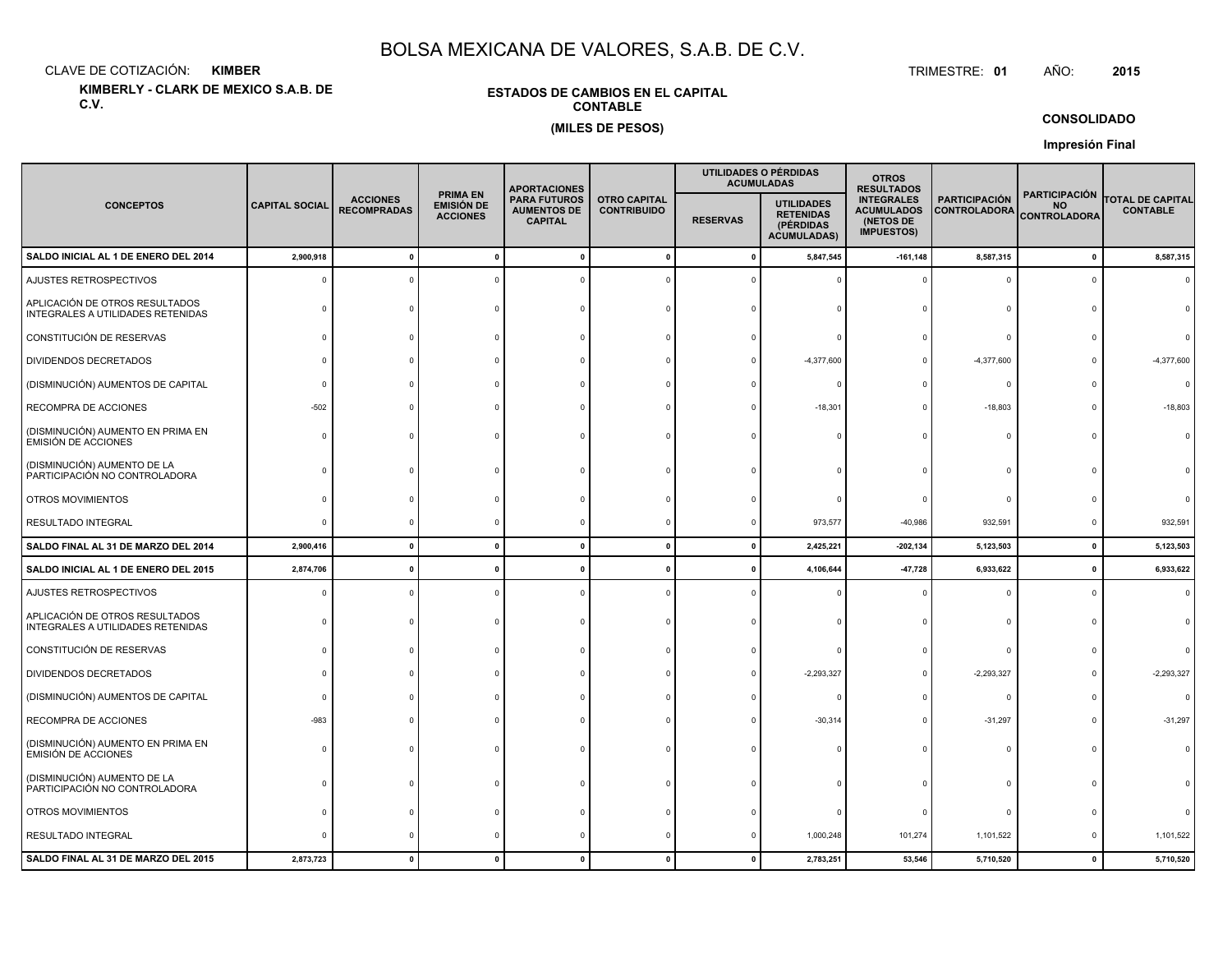TRIMESTRE: **01** AÑO: **2015**

**INDIRECTO) KIMBERLY - CLARK DE MEXICO S.A.B.** CLAVE DE COTIZACIÓN: **KIMBER**

**DE C.V.**

# **ESTADOS DE FLUJOS DE EFECTIVO (METODO**

POR LOS PERIODOS DE TRES MESES TERMINADOS EL 31 DE MARZO DE 2015 Y

2014

**CONSOLIDADO**

## **(MILES DE PESOS) Impresión Final**

|                                      |                                                                           |                   | $n$ presion Final   |
|--------------------------------------|---------------------------------------------------------------------------|-------------------|---------------------|
|                                      |                                                                           | <b>AÑO ACTUAL</b> | <b>AÑO ANTERIOR</b> |
| <b>REF</b>                           | <b>CUENTA/SUBCUENTA</b>                                                   | <b>IMPORTE</b>    | <b>IMPORTE</b>      |
| <b>ACTIVIDADES DE OPERACIÓN</b>      |                                                                           |                   |                     |
| 50010000                             | UTILIDAD (PÉRDIDA) NETA ANTES DE IMPUESTOS A LA UTILIDAD                  | 1,439,019         | 1,432,227           |
| 50020000                             | +(-) PARTIDAS SIN IMPACTO EN EL EFECTIVO                                  | $\Omega$          | 0                   |
| 50020010                             | + ESTIMACIÓN DEL PERIODO                                                  | $\Omega$          | $\mathbf 0$         |
| 50020020                             | +PROVISIÓN DEL PERIODO                                                    | 0                 | $\mathbf 0$         |
| 50020030                             | + (-) OTRAS PARTIDAS NO REALIZADAS                                        | $\Omega$          | $\mathsf 0$         |
| 50030000                             | +(-) PARTIDAS RELACIONADAS CON ACTIVIDADES DE INVERSIÓN                   | 450,280           | 406,970             |
| 50030010                             | + DEPRECIACIÓN Y AMORTIZACIÓN DEL PERIODO                                 | 422,748           | 406,454             |
| 50030020                             | (-) + UTILIDAD O PERDIDA EN VENTA DE PROPIEDADES PLANTA Y EQUIPO          | 0                 | $\mathbf 0$         |
| 50030030                             | +(-) PÉRDIDA (REVERSIÓN) POR DETERIORO                                    | 0                 | $\mathbf 0$         |
| 50030040                             | (-)+PARTICIPACIÓN EN ASOCIADAS Y NEGOCIOS CONJUNTOS                       | 0                 | $\mathbf 0$         |
| 50030050                             | (-)DIVIDENDOS COBRADOS                                                    | 0                 | $\mathbf 0$         |
| 50030060                             | (-)INTERESES A FAVOR                                                      | $\Omega$          | $\mathsf 0$         |
| 50030070                             | (-)FLUCTUACIÓN CAMBIARIA                                                  | 27,532            | 516                 |
| 50030080                             | (-) +OTRAS PARTIDAS                                                       | $\Omega$          | $\mathbf 0$         |
| 50040000                             | +(-) PARTIDAS RELACIONADAS CON ACTIVIDADES DE FINANCIAMIENTO              | 194,983           | 136,219             |
| 50040010                             | (+)INTERESES DEVENGADOS A CARGO                                           | 194,983           | 136,219             |
| 50040020                             | (+)FLUCTUACIÓN CAMBIARIA                                                  | 0                 | $\mathbf 0$         |
| 50040030                             | (+)OPERACIONES FINANCIERAS DE DERIVADOS                                   | $\Omega$          | $\mathbf 0$         |
| 50040040                             | + (-) OTRAS PARTIDAS                                                      | $\Omega$          | $\mathbf 0$         |
| 50050000                             | FLUJO DERIVADO DEL RESULTADO ANTES DE IMPUESTOS A LA UTILIDAD             | 2,084,282         | 1,975,416           |
| 50060000                             | FLUJOS GENERADOS O UTILIZADOS EN LA OPERACIÓN                             | $-781,935$        | $-1,231,605$        |
| 50060010                             | + (-) DECREMENTO (INCREMENTO) EN CLIENTES                                 | $-258,267$        | $-390,963$          |
| 50060020                             | + (-) DECREMENTO (INCREMENTO) EN INVENTARIOS                              | $-303,037$        | $-285,826$          |
| 50060030                             | + (-) DECREMENTO (INCREMENTO) EN OTRAS CUENTAS POR COBRAR Y OTROS ACTIVOS | $-9,923$          | $-102,919$          |
|                                      | <b>CIRCULANTES</b>                                                        |                   |                     |
| 50060040                             | + (-) INCREMENTO (DECREMENTO) EN PROVEEDORES                              | $-23,653$         | 77,993              |
| 50060050                             | + (-) INCREMENTO (DECREMENTO) EN OTROS PASIVOS                            | 229,323           | 39,493              |
| 50060060                             | + (-)IMPUESTOS A LA UTILIDAD PAGADOS O DEVUELTOS                          | $-416,378$        | $-569,383$          |
| 50070000                             | FLUJOS NETOS DE EFECTIVO DE ACTIVIDADES DE OPERACIÓN                      | 1,302,347         | 743,811             |
| <b>ACTIVIDADES DE INVERSIÓN</b>      |                                                                           |                   |                     |
| 50080000                             | FLUJOS NETOS DE EFECTIVO DE ACTIVIDADES DE INVERSIÓN                      | $-184,019$        | -376,741            |
| 50080010                             | (-)INVERSIONES CON CARÁCTER PERMANENTE                                    | $\Omega$          | $\mathbf 0$         |
| 50080020                             | +DISPOSICIONES DE INVERSIONES CON CARÁCTER PERMANENTE                     | 0                 | $\mathbf 0$         |
| 50080030                             | (-)INVERSION EN PROPIEDADES, PLANTA Y EQUIPO                              | $-184,377$        | $-381,476$          |
| 50080040                             | +VENTA DE PROPIEDADES, PLANTA Y EQUIPO                                    | $\Omega$          | $\mathbf 0$         |
| 50080050                             | (-) INVERSIONES TEMPORALES                                                | 0                 | $\mathbf 0$         |
| 50080060                             | +DISPOSICION DE INVERSIONES TEMPORALES                                    | 0                 | $\mathbf 0$         |
| 50080070                             | (-)INVERSION EN ACTIVOS INTANGIBLES                                       | $\mathbf 0$       | $\mathbf 0$         |
| 50080080                             | +DISPOSICION DE ACTIVOS INTANGIBLES                                       | 0                 | $\mathbf 0$         |
| 50080090                             | (-)ADQUISICIONES DE NEGOCIOS                                              | 0                 | $\mathbf 0$         |
| 50080100                             | +DISPOSICIONES DE NEGOCIOS                                                | 0                 | $\mathsf 0$         |
| 50080110                             | +DIVIDENDOS COBRADOS                                                      | 0                 | $\Omega$            |
| 50080120                             | +INTERESES COBRADOS                                                       | 0                 | $\mathbf 0$         |
| 50080130                             | +(-) DECREMENTO (INCREMENTO) ANTICIPOS Y PRESTAMOS A TERCEROS             | $\Omega$          | $\mathbf 0$         |
| 50080140                             | + (-) OTRAS PARTIDAS                                                      | 358               | 4,735               |
| <b>ACTIVIDADES DE FINANCIAMIENTO</b> |                                                                           |                   |                     |
| 50090000                             | FLUJOS NETOS DE EFECTIVO DE ACTIVIDADES DE FINANCIAMIENTO                 | 3,525,792         | 581,524             |
| 50090010                             | + FINANCIAMIENTOS BANCARIOS                                               | 0                 | $\Omega$            |
| 50090020                             | + FINANCIAMIENTOS BURSÁTILES                                              | 3,689,881         | 747,762             |
| 50090030                             | + OTROS FINANCIAMIENTOS                                                   | 0                 | $\mathbf 0$         |
| 50090040                             | (-) AMORTIZACIÓN DE FINANCIAMIENTOS BANCARIOS                             | 0                 | $\mathbf 0$         |
| 50090050                             | (-) AMORTIZACIÓN DE FINANCIAMIENTOS BURSÁTILES                            | 0                 | $\mathbf 0$         |
| 50090060                             | (-) AMORTIZACIÓN DE OTROS FINANCIAMIENTOS                                 | 0                 | $\mathbf 0$         |
| 50090070                             | + (-) INCREMENTO (DECREMENTO) EN EL CAPITAL SOCIAL                        | 0                 | $\mathbf 0$         |
| 50090080                             | (-) DIVIDENDOS PAGADOS                                                    | 0                 | $\mathbf 0$         |
| 50090090                             | + PRIMA EN EMISIÓN DE ACCIONES                                            | 0                 | $\mathbf 0$         |
| 50090100                             | + APORTACIONES PARA FUTUROS AUMENTOS DE CAPITAL                           | 0                 | $\mathbf 0$         |
| 50090110                             | (-)INTERESES PAGADOS                                                      | $-132,792$        | $-147,435$          |
| 50090120                             | (-)RECOMPRA DE ACCIONES                                                   | $-31,297$         | $-18,803$           |

 $\begin{array}{|c|c|c|c|c|}\n 50090130 & & + & (\cdot) \text{OTRAS PARTIDAS} \end{array}$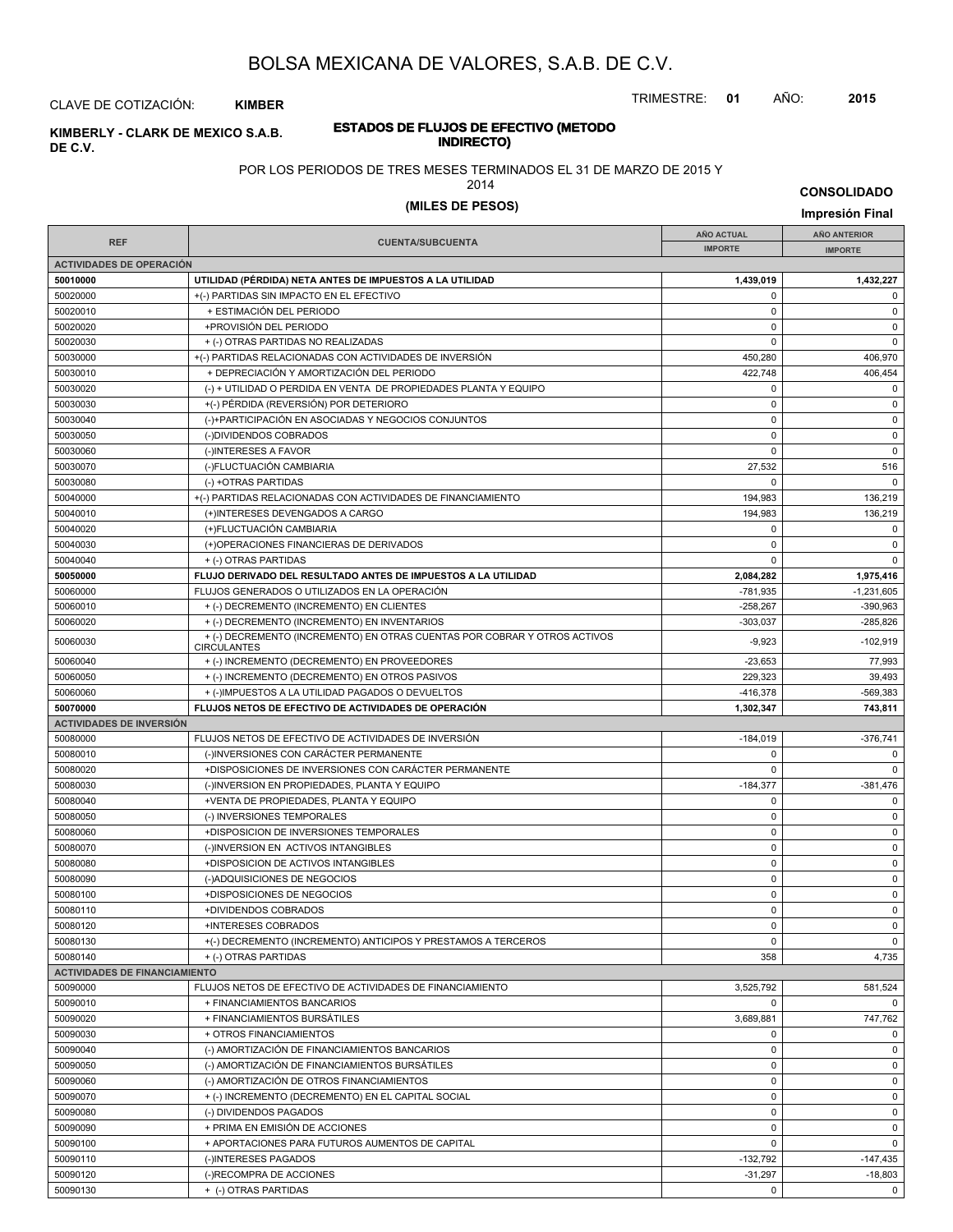TRIMESTRE: **01** AÑO: **2015**

### CLAVE DE COTIZACIÓN: **KIMBER**

## **ESTADOS DE FLUJOS DE EFECTIVO (METODO INDIRECTO) KIMBERLY - CLARK DE MEXICO S.A.B. DE C.V.**

#### POR LOS PERIODOS DE TRES MESES TERMINADOS EL 31 DE MARZO DE 2015 Y

2014

# **(MILES DE PESOS) Impresión Final**

|            |                                                                 | AÑO ACTUAL     | AÑO ANTERIOR   |  |
|------------|-----------------------------------------------------------------|----------------|----------------|--|
| <b>REF</b> | <b>CUENTA/SUBCUENTA</b>                                         | <b>IMPORTE</b> | <b>IMPORTE</b> |  |
| 50100000   | INCREMENTO (DISMINUCION) DE EFECTIVO Y EQUIVALENTES DE EFECTIVO | 4.644.120      | 948.594        |  |
| 50110000   | CAMBIOS EN EL VALOR DEL EFECTIVO Y EQUIVALENTES DE EFECTIVO     | 29.394         | 51             |  |
| 50120000   | EFECTIVO Y EQUIVALENTES DE EFECTIVO AL PRINCIPIO DEL PERIODO    | 5.049.547      | 5.390.250      |  |
| 50130000   | EFECTIVO Y EQUIVALENTES DE EFECTIVO AL FINAL DEL PERIODO        | 9.723.061      | 6,338,895      |  |

**CONSOLIDADO**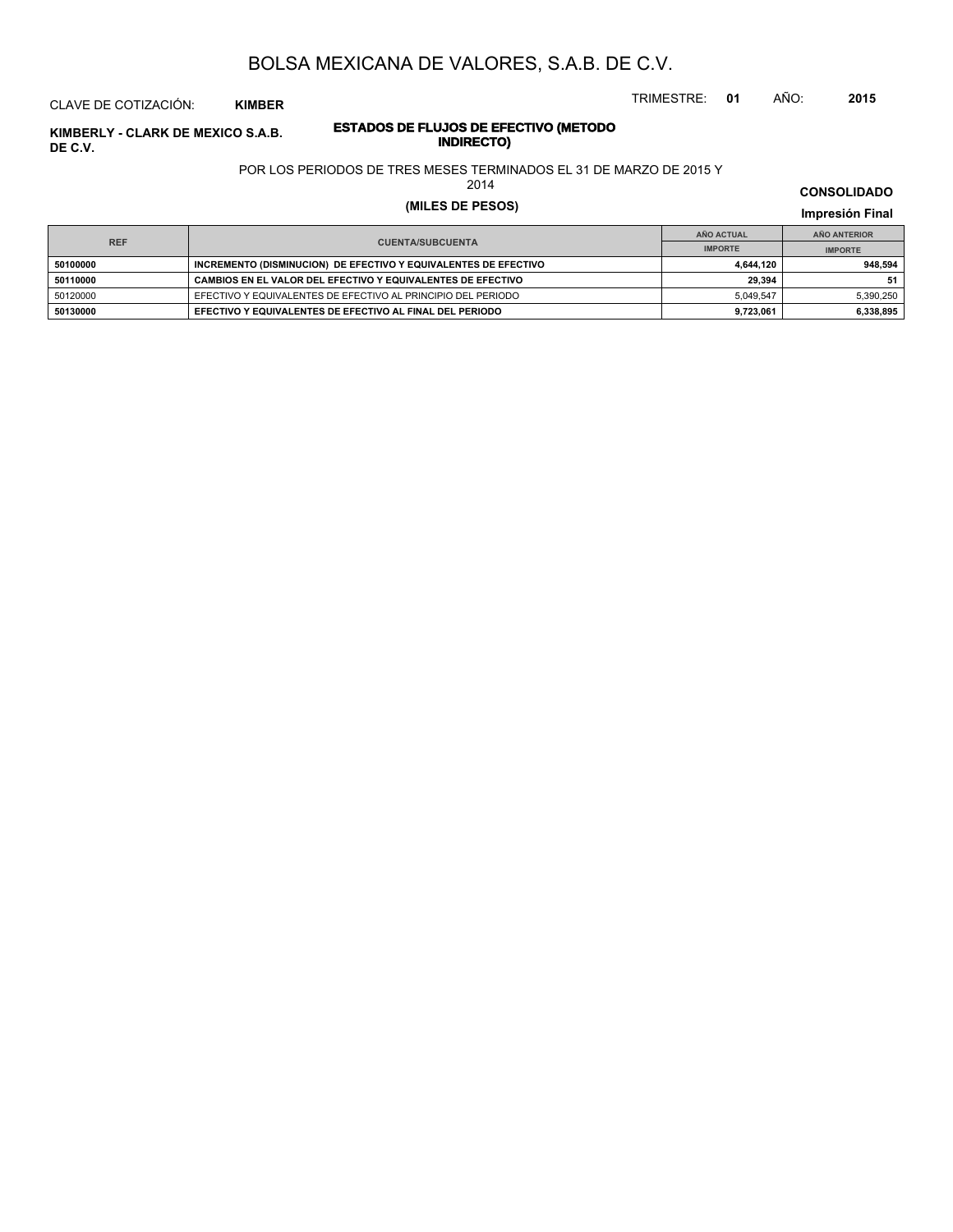**KIMBERLY - CLARK DE MEXICO**

#### **COMENTARIOS Y ANALISIS DE LA ADMINISTRACIÓN SOBRE LOS RESULTADOS S.A.B. DE C.V.** PAGINA / 2 **DE OPERACIÓN Y SITUACIÓN FINANCIERA DE LA COMPAÑÍA**

 $1/2$ **CONSOLIDADO Impresión Final**

TRIMESTRE: **01** AÑO: **2015**

PUNTOS SOBRESALIENTES:

- LAS VENTAS NETAS SE INCREMENTARON EN 6.9%, A \$7,764 MILLONES, MOSTRANDO UN SÓLIDO CRECIMIENTO EN TODOS LOS SEGMENTOS
- MEJORES VOLÚMENES Y MEJORES PRECIOS, JUNTO CON AHORROS EN COSTOS, MITIGARON EL IMPACTO NEGATIVO DE LA DEPRECIACIÓN DEL PESO (CASI 13% AÑO CONTRA AÑO), EN EL RESULTADO BRUTO
- EL MARGEN EBITDA FUE 40 PUNTOS BASE MENOR QUE EL AÑO ANTERIOR Y MEJORÓ SECUENCIALMENTE 190 PUNTOS BASE
- SE INVIRTIERON \$1,448 MILLONES EN ACTIVO FIJO (CAPEX) Y \$946 MILLONES EN RECOMPRA DE ACCIONES EN LOS ÚLTIMOS DOCE MESES

LAS VENTAS NETAS CRECIERON POR SEGUNDO TRIMESTRE CONSECUTIVO. EL INCREMENTO DE 6.9%, SE COMPONE POR 4.9% EN VOLUMEN Y 2.0% EN PRECIO Y MEZCLA.

EN EL PRIMER TRIMESTRE SE VIERON ALGUNAS SEÑALES DE MEJORA EN EL ENTORNO DE CONSUMO. SIN EMBARGO, NO HEMOS VISTO UN PUNTO DE INFLEXIÓN Y NO NECESARIAMENTE HEMOS ENTRADO YA EN UNA FRANCA RECUPERACIÓN.

TODOS NUESTROS NEGOCIOS CRECIERON. PRODUCTOS AL CONSUMIDOR CRECIÓ 5.8%, EL NEGOCIO DE PRODUCTOS DE PROFESSIONAL CRECIÓ 15.1% Y EL NEGOCIO DE EXPORTACIÓN CRECIÓ 5.1%. LAS CATEGORÍAS CON ALTO POTENCIAL DE CRECIMIENTO SIGUIERON CON UN DESEMPEÑO SUPERIOR AL PROMEDIO.

LA UTILIDAD BRUTA AUMENTO 5.8% EN EL TRIMESTRE, EN TANTO QUE EL MARGEN SE CONTRAJO 40 PUNTOS BASE, A 38.1%. ESTO OBEDECIÓ AL IMPACTO DE LA FUERTE DEPRECIACIÓN DEL PESO, CASI 13% AÑO CONTRA AÑO, Y AL INCREMENTO EN LOS PRECIOS DE FIBRAS PARA RECICLAR. ESTA PRESIÓN FUE CONTRARRESTADA CASI EN SU TOTALIDAD POR: I) MEJORES PRECIOS EN DÓLARES DE OTRAS MATERIAS PRIMAS, INCLUYENDO FIBRA VIRGEN, DERIVADOS DEL PETRÓLEO Y MATERIAL SUPER ABSORBENTE, ENTRE OTROS; II) MENORES COSTOS DE ENERGÍA; Y III) APROXIMADAMENTE \$200 MILLONES DEL PROGRAMA DE REDUCCIÓN DE COSTOS QUE CONTINUA GENERANDO RESULTADOS MUY POSITIVOS.

LOS GASTOS DE OPERACIÓN COMO PORCENTAJE DE VENTAS DISMINUYERON 20 PUNTOS BASE EN COMPARACIÓN CON EL AÑO ANTERIOR, A 16.7%. ESTO COMO RESULTADO DE LA EFICIENTE OPERACIÓN DE LA COMPAÑÍA Y DE QUE CONTINUAMOS INVIRTIENDO EN NUESTRAS MARCAS DE MANERA EFECTIVA.

LA UTILIDAD DE OPERACIÓN AUMENTÓ 5.9% EN EL PRIMER TRIMESTRE, EN TANTO QUE EL MARGEN DISMINUYÓ 20 PUNTOS BASE, A 21.4%. LO ANTERIOR ES REFLEJO DEL DESEMPEÑO DEL RESULTADO BRUTO, QUE FUE PARCIALMENTE CONTRARRESTADO POR LA REDUCCIÓN EN LOS GASTOS DE OPERACIÓN COMO PORCENTAJE DE VENTAS.

EN EL PRIMER TRIMESTRE DE 2015 SE REGISTRÓ UN COSTO FINANCIERO DE \$223 MILLONES, COMPARADO CON UN COSTO DE \$137 MILLONES EN EL MISMO PERIODO DEL AÑO ANTERIOR. EL INCREMENTO SE DEBIÓ A MÁS INTERESES PAGADOS POR MAYOR DEUDA Y UNA PÉRDIDA CAMBIARIA DE \$27 MILLONES DERIVADA DE LA DEPRECIACIÓN DEL PESO.

LA UTILIDAD NETA SE INCREMENTÓ 2.7%, REFLEJANDO EL DESEMPEÑO A NIVEL OPERATIVO, UN MAYOR COSTO FINANCIERO Y UNA TASA IMPOSITIVA EFECTIVA MÁS BAJA,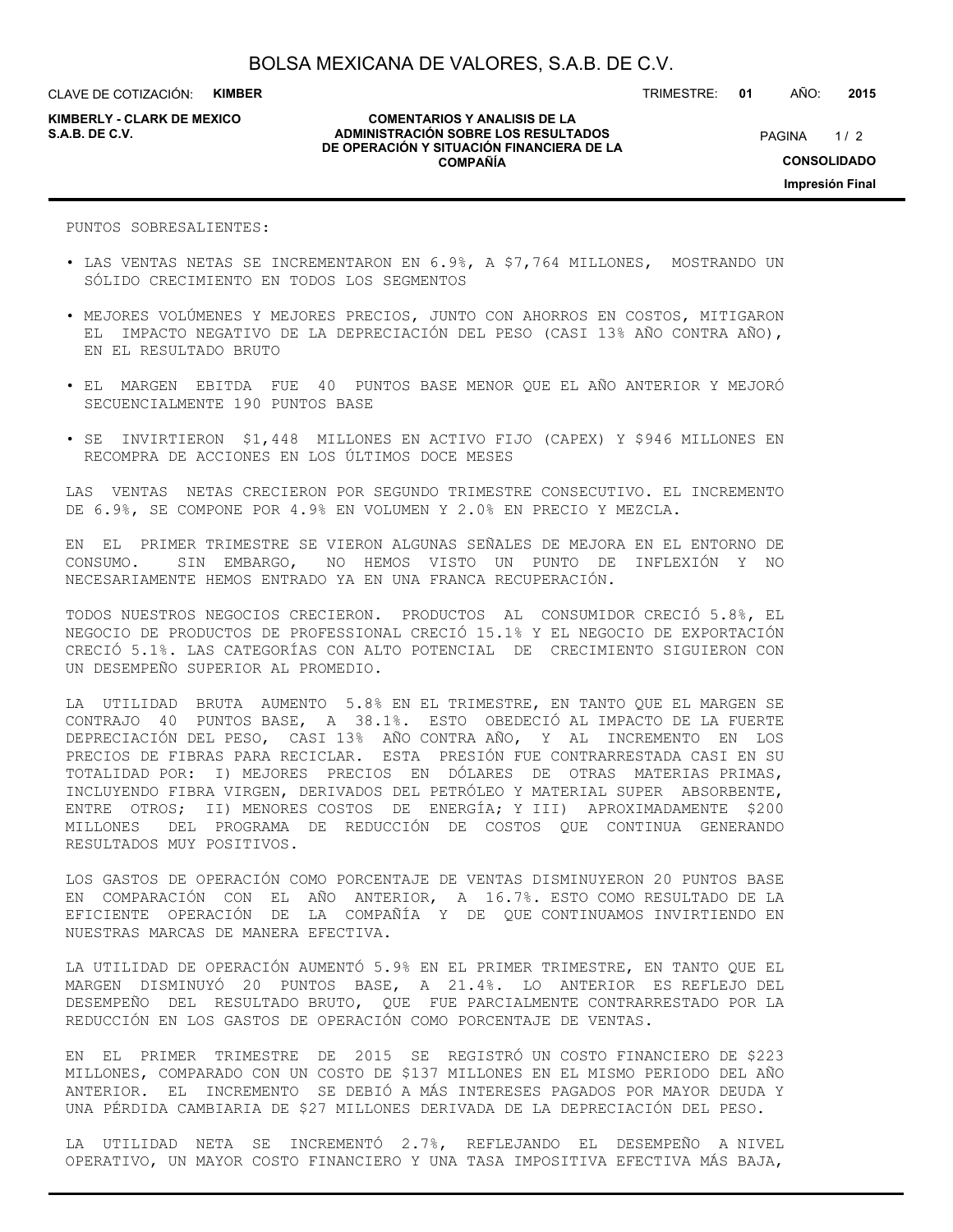CLAVE DE COTIZACIÓN: **KIMBER**

**KIMBERLY - CLARK DE MEXICO**

#### **COMENTARIOS Y ANALISIS DE LA ADMINISTRACIÓN SOBRE LOS RESULTADOS S.A.B. DE C.V.** PAGINA / 2 **DE OPERACIÓN Y SITUACIÓN FINANCIERA DE LA COMPAÑÍA**

TRIMESTRE: **01** AÑO: **2015**

 $2/2$ 

**CONSOLIDADO**

**Impresión Final**

DE 30.5%, EN COMPARACIÓN CON 32.0% EN EL MISMO TRIMESTRE DE 2014.

EN EL TRIMESTRE, EL EBITDA AUMENTÓ 5.5%, A \$2,084 MILLONES, MIENTRAS QUE EL MARGEN SE CONTRAJO 40 PUNTOS BASE, A 26.8. EL MARGEN REFLEJÓ UNA MEJORA SECUENCIAL DE 190 PUNTOS BASE.

DURANTE LOS ÚLTIMOS DOCE MESES HEMOS INVERTIDO \$2,394 MILLONES (\$1,448 MILLONES EN ACTIVOS FIJOS "CAPEX", Y \$946 MILLONES EN RECOMPRA DE ACCIONES PROPIAS) Y PAGADO DIVIDENDOS A NUESTROS ACCIONISTAS POR \$4,376 MILLONES DE PESOS.

AL 31 DE MARZO DE 2015, LA POSICIÓN DE EFECTIVO DE LA COMPAÑÍA TOTALIZÓ \$9,723 MILLONES.

LA DEUDA TOTAL AL 31 DE MARZO DE 2015 FUE DE \$18,543 MILLONES, CONTRA \$14,587 MILLONES AL 31 DE DICIEMBRE DE 2014. LO ANTERIOR SE EXPLICA POR LA COLOCACIÓN, EN MARZO, DE DEUDA SENIOR POR UN MONTO DE \$250 MILLONES DE DÓLARES CON CUPÓN DE 3.25% Y VENCIMIENTO EN 2025, MISMA FUE CALIFICADA POR STANDARD & POOR'S "A-" Y POR FITCH "A". CON LA FINALIDAD DE QUE LA COMPAÑÍA NO TENGA UNA EXPOSICIÓN CAMBIARIA ADICIONAL AL EMITIR DEUDA EN LOS MERCADOS INTERNACIONALES, OPTAMOS POR CONVERTIR EL PRINCIPAL Y LOS INTERESES A PESOS.

NOTA: EN CUMPLIMIENTO A LO ESTABLECIDO EN EL ARTÍCULO 4.033.01 FRACC.VIII DEL REGLAMENTO INTERIOR DE LA BOLSA MEXICANA DE VALORES, SE INFORMA QUE LA COBERTURA DE ANÁLISIS DE VALORES DE KIMBER ES REALIZADA POR BBVA BANCOMER.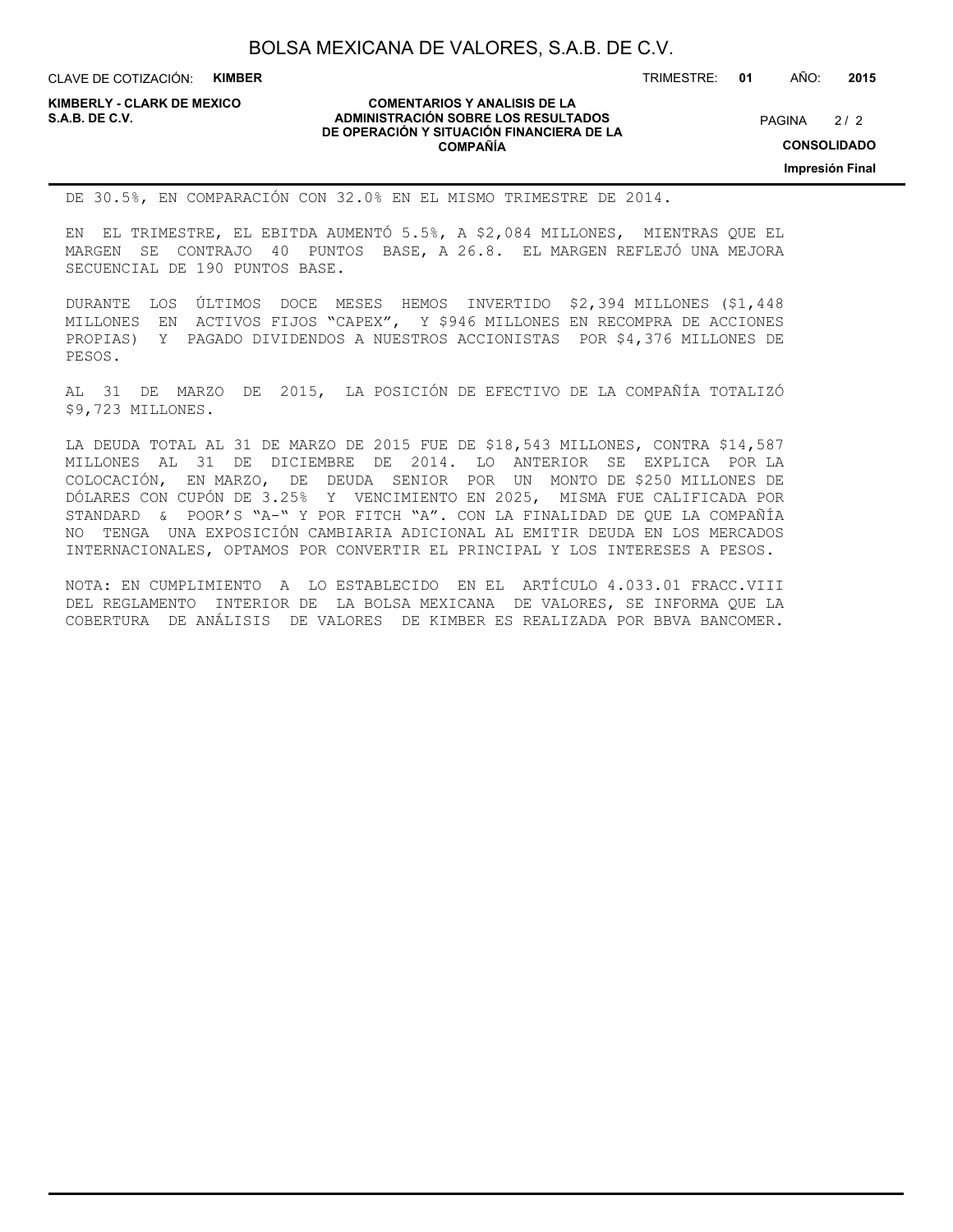| CLAVE DE COTIZACIÓN:                         | <b>KIMBER</b> |   |     |                                                             |             |              | TRIMESTRE: | 01      | AÑO:          | 2015               |
|----------------------------------------------|---------------|---|-----|-------------------------------------------------------------|-------------|--------------|------------|---------|---------------|--------------------|
| KIMBERLY - CLARK DE MEXICO<br>S.A.B. DE C.V. |               |   |     | NOTAS COMPLEMENTARIAS A LA INFORMACIÓN<br><b>FINANCIERA</b> |             |              |            |         | <b>PAGINA</b> | 1/1                |
|                                              |               |   |     |                                                             |             |              |            |         |               | <b>CONSOLIDADO</b> |
|                                              |               |   |     |                                                             |             |              |            |         |               | Impresión Final    |
| CONSULTAR<br>IFRSTRIM.PDF ADJUNTO.           | NOTAS         | A | LOS | ESTADOS                                                     | FINANCIEROS | CONSOLIDADOS | EN         | ARCHIVO |               |                    |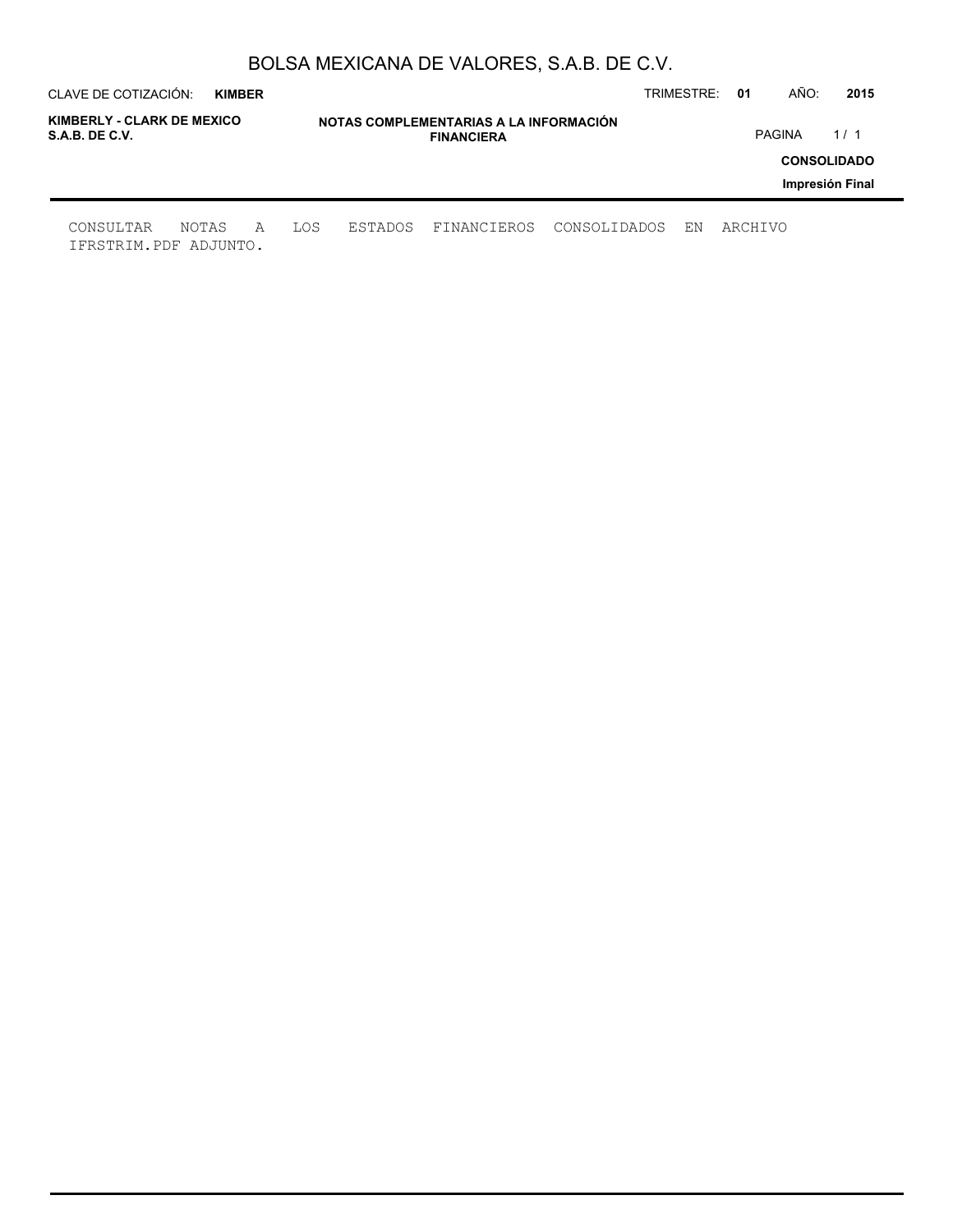CLAVE DE COTIZACIÓN TRIMESTRE **01** AÑO **2015 KIMBER**

**KIMBERLY - CLARK DE MEXICO S.A.B. DE C.V.**

## **INVERSIONES EN ASOCIADAS Y NEGOCIOS CONJUNTOS (MILES DE PESOS)**

**CONSOLIDADO**

**Impresión Final**

| <b>NOMBRE DE LA EMPRESA</b>              | <b>ACTIVIDAD PRINCIPAL</b> | <b>NO. DE ACCIONES</b> | $%$ DE<br><b>TENEN</b> | <b>MONTO TOTAL</b>                    |                               |  |
|------------------------------------------|----------------------------|------------------------|------------------------|---------------------------------------|-------------------------------|--|
|                                          |                            |                        | <b>CIA</b>             | <b>COSTO DE</b><br><b>ADQUISICION</b> | <b>VALOR</b><br><b>ACTUAL</b> |  |
| <b>TOTAL DE INVERSIONES EN ASOCIADAS</b> |                            |                        |                        |                                       |                               |  |

**OBSERVACIONES**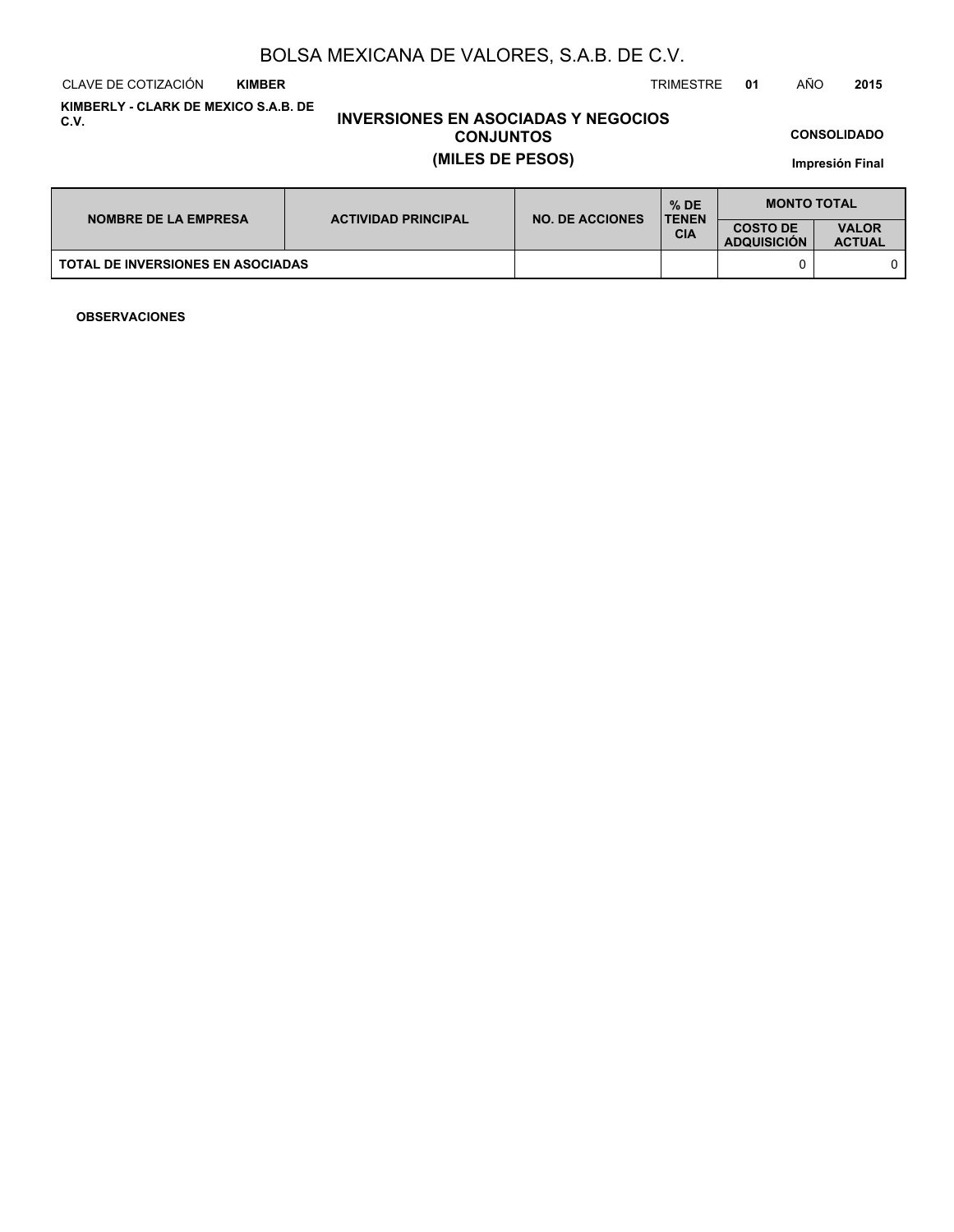#### TRIMESTRE **<sup>01</sup>** AÑO**<sup>2015</sup>**

**KIMBERLY - CLARK DE MEXICO S.A.B. DE C.V.**CLAVE DE COTIZACIÓN**KIMBER**

# **DESGLOSE DE CRÉDITOS**

## (MILES DE PESOS)

**CONSOLIDADO**

**Impresión Final**

|                               |                                                    |                                            |                                       | <b>VENCTOS, O AMORT, DENOMINADOS EN MONEDA NACIONAL</b>  |                            |                    |                     |              | <b>VENCTOS, O AMORT, DENOMINADOS EN MONEDA EXTRANJERA</b> |                              |            |                    |                     |                     |              |                       |
|-------------------------------|----------------------------------------------------|--------------------------------------------|---------------------------------------|----------------------------------------------------------|----------------------------|--------------------|---------------------|--------------|-----------------------------------------------------------|------------------------------|------------|--------------------|---------------------|---------------------|--------------|-----------------------|
| TIPO DE CRÉDITO / INSTITUCIÓN | <b>INSTITUCION</b><br><b>EXTRANJERA</b><br>(SI/NO) | <b>FECHA DE FIRMA /</b><br><b>CONTRATO</b> | <b>FECHA DE</b><br><b>VENCIMIENTO</b> | <b>TASA DE</b><br><b>INTERÉS Y/O</b><br><b>SOBRETASA</b> | <b>INTERVALO DE TIEMPO</b> |                    |                     |              |                                                           | <b>INTERVALO DE TIEMPO</b>   |            |                    |                     |                     |              |                       |
|                               |                                                    |                                            |                                       |                                                          | AÑO ACTUAL                 | <b>HASTA 1 AÑO</b> | <b>HASTA 2 AÑOS</b> | HASTA 3 AÑOS | HASTA 4 AÑOS                                              | HASTA 5 AÑOS O<br><b>MÁS</b> | AÑO ACTUAL | <b>HASTA 1 AÑO</b> | <b>HASTA 2 AÑOS</b> | <b>HASTA 3 AÑOS</b> | HASTA 4 AÑOS | HASTA 5 AÑOS O<br>MÁS |
| <b>BANCARIOS</b>              |                                                    |                                            |                                       |                                                          |                            |                    |                     |              |                                                           |                              |            |                    |                     |                     |              |                       |
| <b>COMERCIO EXTERIOR</b>      |                                                    |                                            |                                       |                                                          |                            |                    |                     |              |                                                           |                              |            |                    |                     |                     |              |                       |
| <b>CON GARANTÍA</b>           |                                                    |                                            |                                       |                                                          |                            |                    |                     |              |                                                           |                              |            |                    |                     |                     |              |                       |
| <b>BANCA COMERCIAL</b>        |                                                    |                                            |                                       |                                                          |                            |                    |                     |              |                                                           |                              |            |                    |                     |                     |              |                       |
| <b>OTROS</b>                  |                                                    |                                            |                                       |                                                          |                            |                    |                     |              |                                                           |                              |            |                    |                     |                     |              |                       |
| <b>TOTAL BANCARIOS</b>        |                                                    |                                            |                                       |                                                          |                            |                    |                     |              |                                                           |                              |            |                    |                     |                     |              | $^{\circ}$            |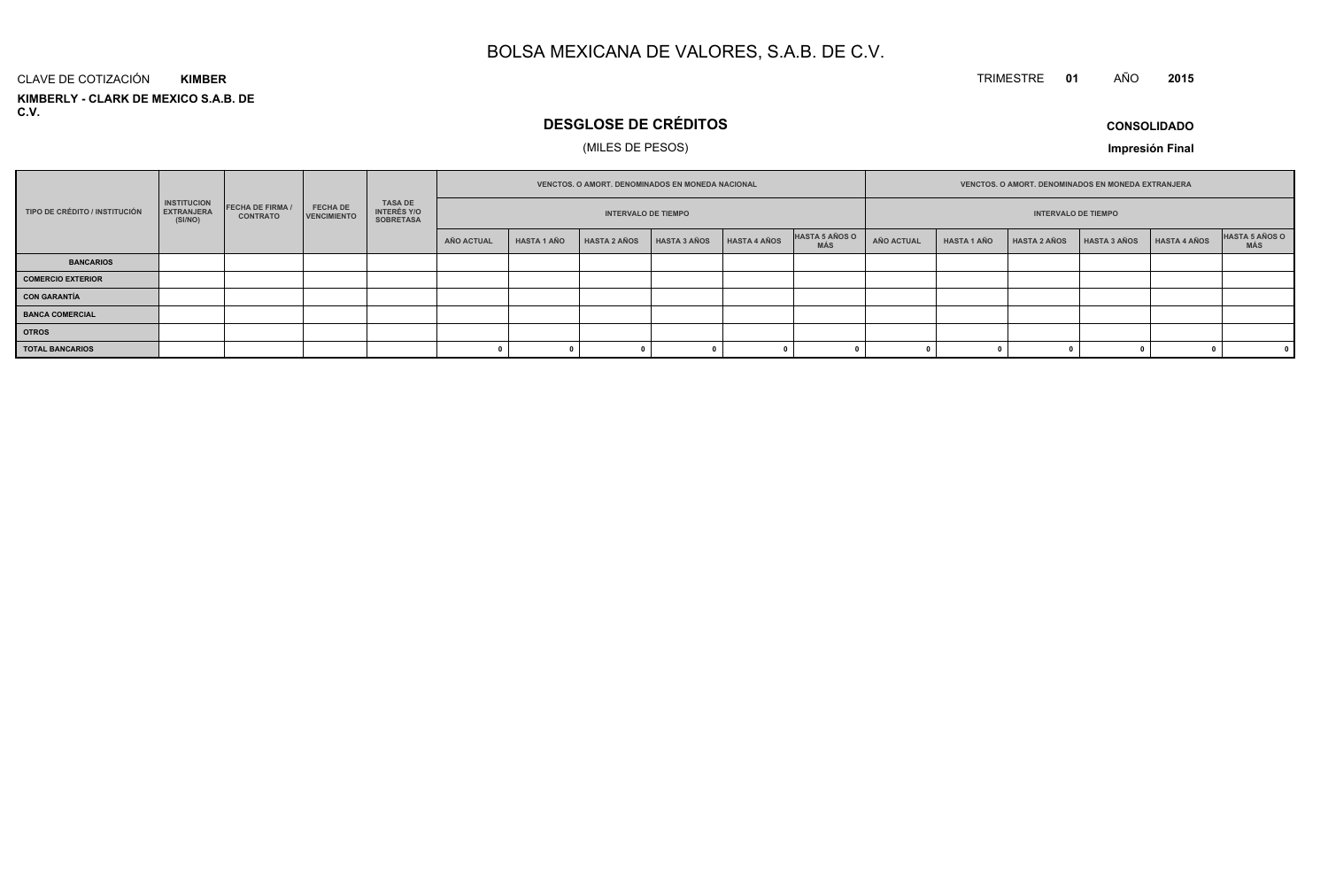#### CLAVE DE COTIZACIÓN**KIMBER**

**KIMBERLY - CLARK DE MEXICO S.A.B. DE C.V.**

# **DESGLOSE DE CRÉDITOS**

## (MILES DE PESOS)

|                                                            |                                                    |                                            |                                       |                                                          |                   |                    |                     | VENCTOS. O AMORT. DENOMINADOS EN MONEDA NACIONAL |                     |                              | VENCTOS. O AMORT. DENOMINADOS EN MONEDA EXTRANJERA |                    |                     |                     |                     |                                     |
|------------------------------------------------------------|----------------------------------------------------|--------------------------------------------|---------------------------------------|----------------------------------------------------------|-------------------|--------------------|---------------------|--------------------------------------------------|---------------------|------------------------------|----------------------------------------------------|--------------------|---------------------|---------------------|---------------------|-------------------------------------|
| TIPO DE CRÉDITO / INSTITUCIÓN                              | <b>INSTITUCION</b><br><b>EXTRANJERA</b><br>(SI/NO) | <b>FECHA DE FIRMA /</b><br><b>CONTRATO</b> | <b>FECHA DE</b><br><b>VENCIMIENTO</b> | <b>TASA DE</b><br><b>INTERÉS Y/O</b><br><b>SOBRETASA</b> |                   |                    |                     | <b>INTERVALO DE TIEMPO</b>                       |                     |                              | <b>INTERVALO DE TIEMPO</b>                         |                    |                     |                     |                     |                                     |
|                                                            |                                                    |                                            |                                       |                                                          | <b>AÑO ACTUAL</b> | <b>HASTA 1 AÑO</b> | <b>HASTA 2 AÑOS</b> | <b>HASTA 3 AÑOS</b>                              | <b>HASTA 4 AÑOS</b> | <b>HASTA 5 AÑOS O</b><br>MÁS | <b>AÑO ACTUAL</b>                                  | <b>HASTA 1 AÑO</b> | <b>HASTA 2 AÑOS</b> | <b>HASTA 3 AÑOS</b> | <b>HASTA 4 AÑOS</b> | <b>HASTA 5 AÑOS C</b><br><b>MÁS</b> |
| <b>BURSÁTILES</b>                                          |                                                    |                                            |                                       |                                                          |                   |                    |                     |                                                  |                     |                              |                                                    |                    |                     |                     |                     |                                     |
| <b>LISTADAS EN BOLSA (MÉXICO Y/O</b><br><b>EXTRANJERO)</b> |                                                    |                                            |                                       |                                                          |                   |                    |                     |                                                  |                     |                              |                                                    |                    |                     |                     |                     |                                     |
| <b>QUIROGRAFARIOS</b>                                      |                                                    |                                            |                                       |                                                          |                   |                    |                     |                                                  |                     |                              |                                                    |                    |                     |                     |                     |                                     |
| <b>CERTIFICADOS BURSATILES</b>                             | <b>NO</b>                                          | 05/07/2007                                 | 26/06/2017                            | 3.19                                                     | $\Omega$          | $\Omega$           | $\Omega$            | 2,500,000                                        |                     |                              |                                                    |                    |                     |                     |                     |                                     |
| <b>CERTIFICADOS BURSATILES</b>                             | <b>NO</b>                                          | 30/03/2009                                 | 22/03/2016                            | 9.98                                                     | $\Omega$          | 800,000            |                     |                                                  |                     |                              |                                                    |                    |                     |                     |                     |                                     |
| CERTIFICADOS BURSATILES                                    | <b>NO</b>                                          | 06/10/2009                                 | 26/09/2019                            | 9.65                                                     |                   | $\Omega$           |                     |                                                  |                     | 400,000                      |                                                    |                    |                     |                     |                     |                                     |
| <b>CERTIFICADOS BURSATILES</b>                             | <b>NO</b>                                          | 11/11/2010                                 | 05/11/2015                            | 3.59                                                     | 1,500,000         | $\Omega$           |                     |                                                  |                     |                              |                                                    |                    |                     |                     |                     |                                     |
| CERTIFICADOS BURSATILES                                    | <b>NO</b>                                          | 11/11/2010                                 | 29/10/2020                            | 7.17                                                     | $\Omega$          | $\Omega$           |                     |                                                  | $\Omega$            | 2,500,000                    |                                                    |                    |                     |                     |                     |                                     |
| CERTIFICADOS BURSATILES                                    | <b>NO</b>                                          | 30/09/2013                                 | 24/09/2018                            | 3.45                                                     |                   |                    |                     |                                                  | 1,500,000           |                              |                                                    |                    |                     |                     |                     |                                     |
| CERTIFICADOS BURSATILES (1)                                | <b>NO</b>                                          | 30/09/2013                                 | 18/09/2023                            | 6.98                                                     | $\Omega$          | $\mathbf{0}$       | -0                  |                                                  | $\Omega$            | 1,712,941                    |                                                    |                    |                     |                     |                     |                                     |
| CON GARANTÍA                                               |                                                    |                                            |                                       |                                                          |                   |                    |                     |                                                  |                     |                              |                                                    |                    |                     |                     |                     |                                     |
| <b>COLOCACIONES PRIVADAS</b>                               |                                                    |                                            |                                       |                                                          |                   |                    |                     |                                                  |                     |                              |                                                    |                    |                     |                     |                     |                                     |
| QUIROGRAFARIOS                                             |                                                    |                                            |                                       |                                                          |                   |                    |                     |                                                  |                     |                              |                                                    |                    |                     |                     |                     |                                     |
| <b>BONO RULE 144A 2014</b>                                 | <b>SI</b>                                          | 08/04/2014                                 | 08/04/2024                            | 3.80                                                     |                   |                    |                     |                                                  |                     |                              | $\Omega$                                           |                    |                     | $\Omega$            | $\Omega$            | 3,815,000                           |
| <b>BONO RULE 144A 2015</b>                                 | <b>SI</b>                                          | 12/03/2015                                 | 12/03/2025                            | 3.25                                                     |                   |                    |                     |                                                  |                     |                              |                                                    |                    |                     | $\Omega$            | $\Omega$            | 3,815,000                           |
| CON GARANTÍA                                               |                                                    |                                            |                                       |                                                          |                   |                    |                     |                                                  |                     |                              |                                                    |                    |                     |                     |                     |                                     |
| <b>TOTAL BURSÁTILES</b>                                    |                                                    |                                            |                                       |                                                          | 1,500,000         | 800,000            |                     | 2,500,000                                        | 1,500,000           | 4,612,941                    | $\Omega$                                           |                    |                     |                     |                     | 7,630,000                           |

## **CONSOLIDADO**

**Impresión Final**

TRIMESTRE **<sup>01</sup>** AÑO **<sup>2015</sup>**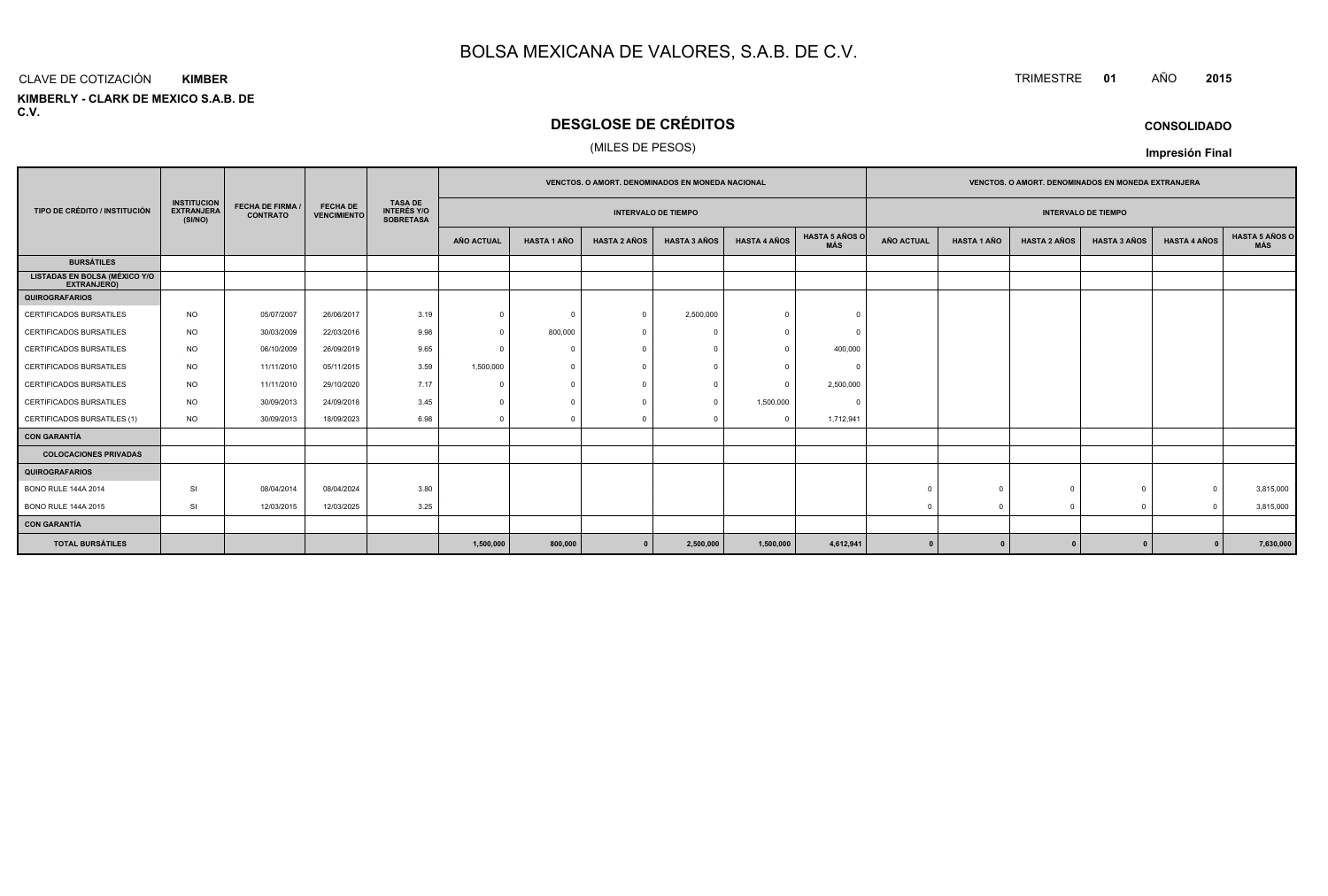#### CLAVE DE COTIZACIÓN**KIMBER**

 **KIMBERLY - CLARK DE MEXICO S.A.B. DEC.V.**

## **DESGLOSE DE CRÉDITOS**

#### (MILES DE PESOS)

|                                                                                       |                                                    |                                     |                                       | <b>VENCTOS, O AMORT, DENOMINADOS EN MONEDA NACIONAL</b> |                    |                     |                     |                     | <b>VENCTOS, O AMORT, DENOMINADOS EN MONEDA EXTRANJERA</b> |             |                    |                     |                     |                     |                         |
|---------------------------------------------------------------------------------------|----------------------------------------------------|-------------------------------------|---------------------------------------|---------------------------------------------------------|--------------------|---------------------|---------------------|---------------------|-----------------------------------------------------------|-------------|--------------------|---------------------|---------------------|---------------------|-------------------------|
| TIPO DE CRÉDITO / INSTITUCIÓN                                                         | <b>INSTITUCION</b><br><b>EXTRANJERA</b><br>(SI/NO) | <b>FECHA</b><br><b>CONCERTACIÓN</b> | <b>FECHA DE</b><br><b>VENCIMIENTO</b> | <b>INTERVALO DE TIEMPO</b>                              |                    |                     |                     |                     | <b>INTERVALO DE TIEMPO</b>                                |             |                    |                     |                     |                     |                         |
|                                                                                       |                                                    |                                     |                                       | <b>AÑO ACTUAL</b>                                       | <b>HASTA 1 AÑO</b> | <b>HASTA 2 AÑOS</b> | <b>HASTA 3 AÑOS</b> | <b>HASTA 4 AÑOS</b> | HASTA 5 AÑOS O<br>MÁS                                     | AÑO ACTUAL  | <b>HASTA 1 AÑO</b> | <b>HASTA 2 AÑOS</b> | <b>HASTA 3 AÑOS</b> | <b>HASTA 4 AÑOS</b> | HASTA 5 AÑOS O          |
| OTROS PASIVOS CIRCULANTES Y NO<br><b>CIRCULANTES CON COSTO</b>                        |                                                    |                                     |                                       |                                                         |                    |                     |                     |                     |                                                           |             |                    |                     |                     |                     |                         |
| <b>TOTAL OTROS PASIVOS</b><br><b>CIRCULANTES Y NO CIRCULANTES</b><br><b>CON COSTO</b> |                                                    |                                     |                                       | $\mathbf 0$                                             | $\Omega$           | $\mathbf 0$         | $\overline{0}$      | $\Omega$            | $\Omega$                                                  | $\Omega$    | $\mathbf{0}$       | $\Omega$            | $^{\circ}$          | $\Omega$            |                         |
|                                                                                       |                                                    |                                     |                                       |                                                         |                    |                     |                     |                     |                                                           |             |                    |                     |                     |                     |                         |
| <b>PROVEEDORES</b>                                                                    |                                                    |                                     |                                       |                                                         |                    |                     |                     |                     |                                                           |             |                    |                     |                     |                     |                         |
| VARIOS                                                                                | <b>NO</b>                                          | 31/03/2015                          |                                       | $\Omega$                                                | 1,565,576          |                     |                     |                     |                                                           |             |                    |                     |                     |                     |                         |
| VARIOS                                                                                | <b>NO</b>                                          | 31/03/2015                          |                                       |                                                         |                    |                     |                     |                     |                                                           | $\Omega$    | 1,966,144          |                     |                     |                     |                         |
| <b>TOTAL PROVEEDORES</b>                                                              |                                                    |                                     |                                       | $\overline{0}$                                          | 1,565,576          |                     |                     |                     |                                                           |             | 1,966,144          |                     |                     |                     |                         |
|                                                                                       |                                                    |                                     |                                       |                                                         |                    |                     |                     |                     |                                                           |             |                    |                     |                     |                     |                         |
| OTROS PASIVOS CIRCULANTES Y NO<br><b>CIRCULANTES</b>                                  |                                                    |                                     |                                       |                                                         |                    |                     |                     |                     |                                                           |             |                    |                     |                     |                     |                         |
| VARIOS                                                                                | <b>NO</b>                                          |                                     |                                       | $\Omega$                                                | 4,197,038          | $\mathbf 0$         | $\Omega$            | $\Omega$            | $\Omega$                                                  |             |                    |                     |                     |                     |                         |
| BANAMEX S.A. (2)                                                                      | <b>NO</b>                                          |                                     |                                       | $\Omega$                                                | 0                  | $\mathbf 0$         | 126,252             | $\Omega$            | $\Omega$                                                  |             |                    |                     |                     |                     |                         |
| VARIOS                                                                                | <b>NO</b>                                          |                                     |                                       | $\Omega$                                                | $\Omega$           | $\mathbf{0}$        | 0                   | 64,083              | 130,757                                                   |             |                    |                     |                     |                     |                         |
| VARIOS                                                                                | <b>NO</b>                                          |                                     |                                       |                                                         |                    |                     |                     |                     |                                                           |             | 84,891             | $\Omega$            | $\overline{0}$      | $\Omega$            | $\overline{\mathbf{0}}$ |
| <b>TOTAL OTROS PASIVOS</b><br><b>CIRCULANTES Y NO CIRCULANTES</b>                     |                                                    |                                     |                                       | $\overline{0}$                                          | 4,197,038          | $\mathbf 0$         | 126,252             | 64,083              | 130,757                                                   | $\Omega$    | 84,891             | $\Omega$            | $\overline{0}$      | $\Omega$            |                         |
|                                                                                       |                                                    |                                     |                                       |                                                         |                    |                     |                     |                     |                                                           |             |                    |                     |                     |                     |                         |
| <b>TOTAL GENERAL</b>                                                                  |                                                    |                                     |                                       | 1,500,000                                               | 6,562,614          | $\mathbf{0}$        | 2,626,252           | 1,564,083           | 4,743,698                                                 | $\mathbf 0$ | 2,051,035          | 0                   | $\Omega$            | $\mathbf{0}$        | 7,630,000               |

#### **OBSERVACIONES**

OBSERVACIONES

 (1) SE INCLUYEN \$37,059 DE GASTOS POR EMISIÓN DE DEUDA DISMINUIDOS DELCERTIFICADO BURSATIL CON VENCIMIENTO AL 18/09/2023.

(2) INSTRUMENTOS FINANCIEROS DERIVADOS.

TRIMESTRE **<sup>01</sup>** AÑO **<sup>2015</sup>**

**CONSOLIDADO**

**Impresión Final**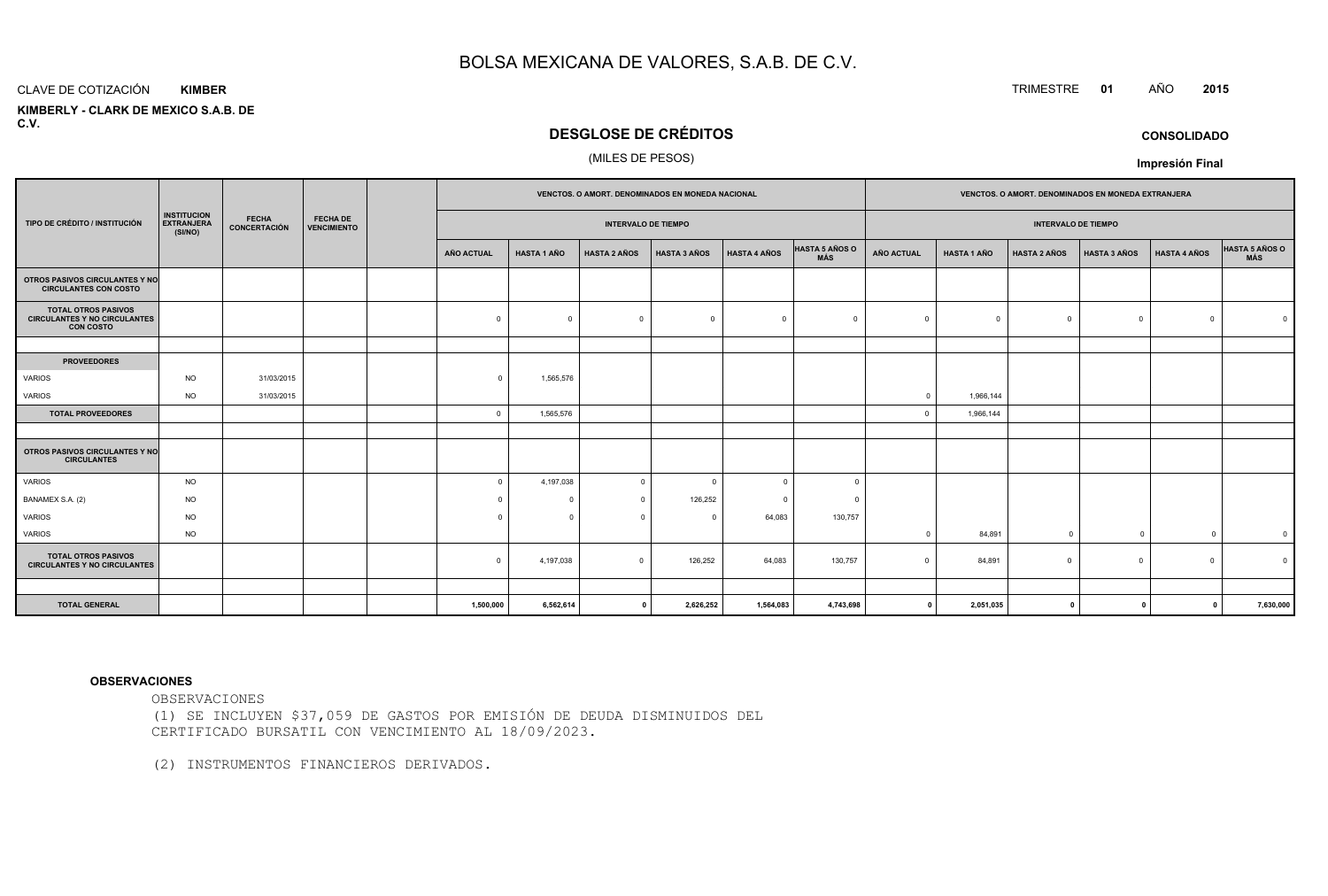#### CLAVE DE COTIZACIÓN: **KIMBER KIMBERLY - CLARK DE MEXICO S.A.B. DE C.V.**

#### **POSICIÓN MONETARIA EN MONEDA EXTRANJERA**

#### **CONSOLIDADO**

TRIMESTRE: **01** AÑO: **2015**

#### **(MILES DE PESOS)**

#### **Impresión Final**

| POSICIÓN EN MONEDA EXTRANJERA | <b>DÓLARES</b>   |                       | <b>OTRAS MONEDAS</b> | <b>TOTAL MILES DE</b> |              |
|-------------------------------|------------------|-----------------------|----------------------|-----------------------|--------------|
| (MILES DE PESOS)              | MILES DE DÓLARES | <b>MILES DE PESOS</b> | MILES DE DÓLARES     | <b>MILES DE PESOS</b> | <b>PESOS</b> |
| <b>ACTIVO MONETARIO</b>       | 83,832           | 1,279,277             | 0                    | 0                     | 1,279,277    |
| <b>CIRCULANTE</b>             | 83,832           | 1,279,277             | 0                    | 0                     | 1,279,277    |
| NO CIRCULANTE                 | 0                | 0                     | 0                    | 0                     | $\mathbf 0$  |
| <b>PASIVO</b>                 | 634,406          | 9,681,036             | 0                    | 0                     | 9,681,036    |
| <b>CIRCULANTE</b>             | 134,406          | 2,051,036             | 0                    | 0                     | 2,051,036    |
| NO CIRCULANTE                 | 500,000          | 7,630,000             | 0                    | 0                     | 7,630,000    |
| <b>SALDO NETO</b>             | $-550,574$       | $-8,401,759$          | 0                    | 0                     | $-8,401,759$ |

#### **OBSERVACIONES**

- EL TIPO DE CAMBIO UTLIZADO PARA VALUAR ESTAS PARTIDAS FUE DE \$15.26 PESOS POR UN DÓLAR ESTADOUNIDENSE.

- PARA CUBRIR LA TOTALIDAD DE LOS 500 MILLONES DE DÓLARES A LARGO PLAZO SE TIENEN CONTRATADOS DERIVADOS DENOMINADOS EN CROSS CURRENCY SWAP. POR LO QUE LA EXPOSICIÓN REAL EN MONEDA EXTRANJERA ES 45,629 MILES DE DÓLARES.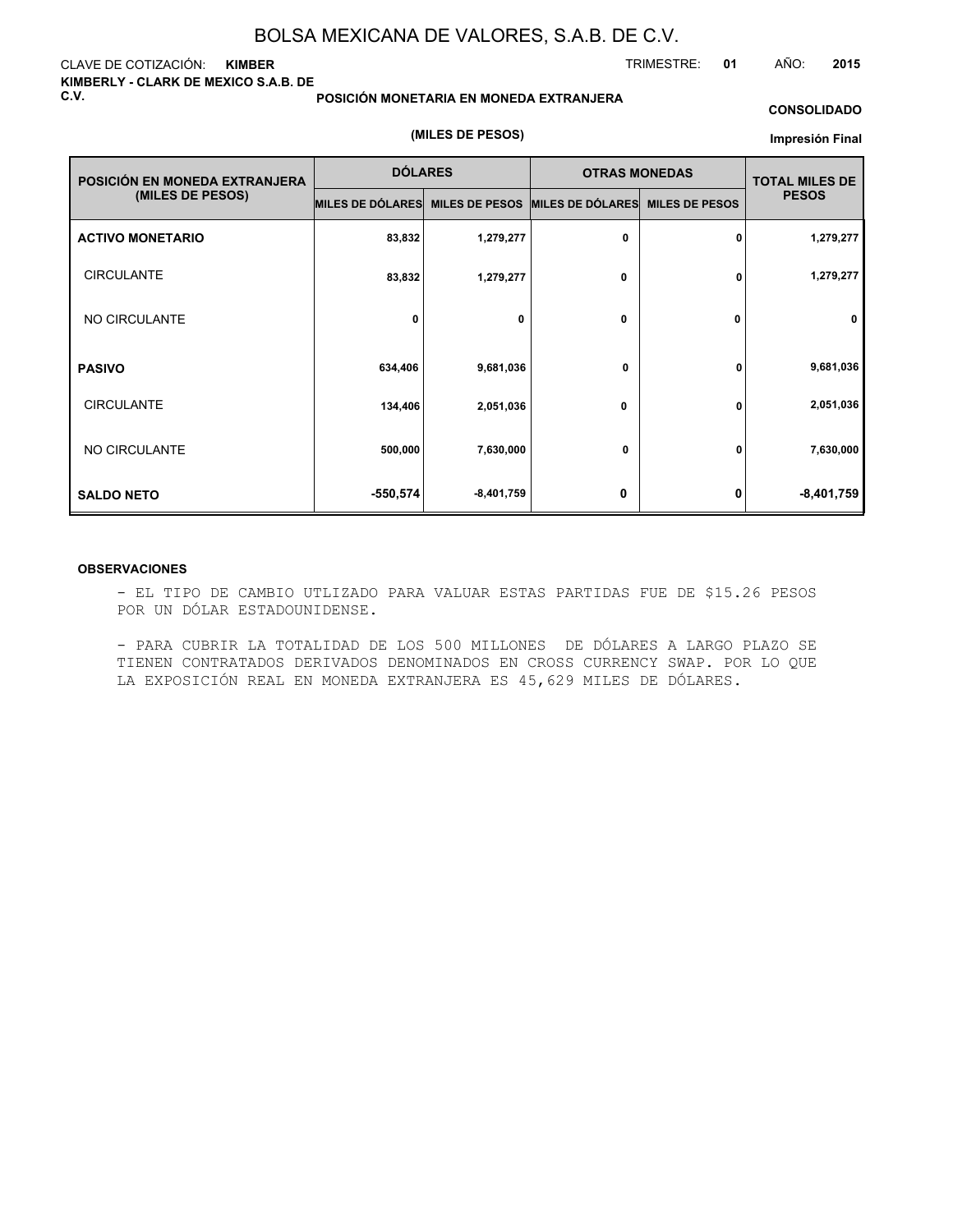CLAVE DE COTIZACIÓN: TRIMESTRE: **01** AÑO: **2015 KIMBER**

**INSTRUMENTOS DE DEUDA C.V.** PAGINA 1 / 2 **KIMBERLY - CLARK DE MEXICO S.A.B. DE**

**CONSOLIDADO**

**Impresión Final**

## **LIMITACIONES FINANCIERAS SEGÚN CONTRATO, ESCRITURAS DE LA EMISION**

LAS OBLIGACIONES DE LOS CERTIFICADOS BURSÁTILES, SON DE HACER Y NO HACER; QUE **Y/O TITULO**NO INCLUYEN RESTRICCIONES FINANCIERAS.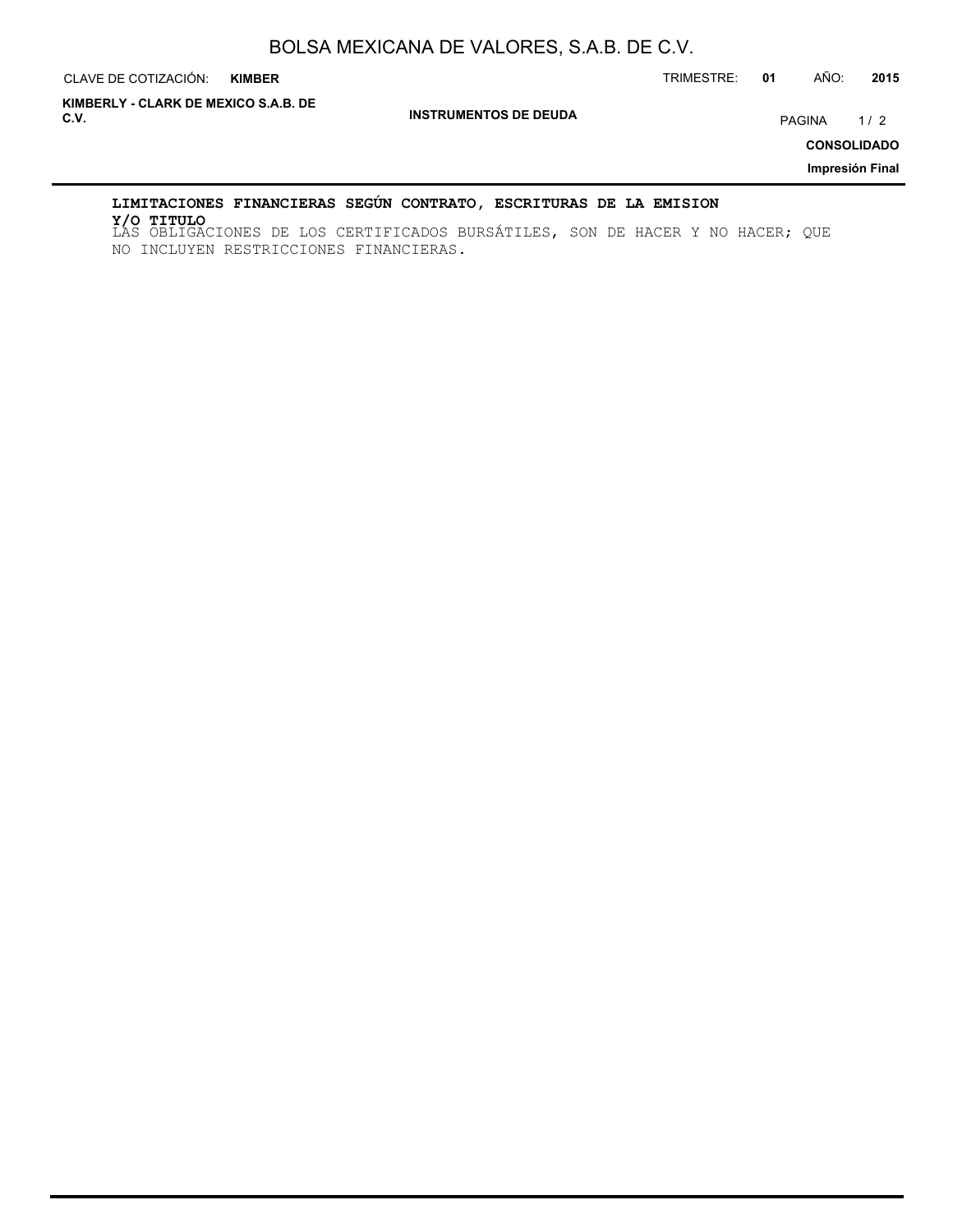| CLAVE DE COTIZACIÓN:                         | <b>KIMBER</b> |                              | TRIMESTRE: | 01     | AÑO: | 2015                                         |
|----------------------------------------------|---------------|------------------------------|------------|--------|------|----------------------------------------------|
| KIMBERLY - CLARK DE MEXICO S.A.B. DE<br>C.V. |               | <b>INSTRUMENTOS DE DEUDA</b> |            | PAGINA |      | 2/2<br><b>CONSOLIDADO</b><br>Impresión Final |
|                                              |               |                              |            |        |      |                                              |

**SITUACIÓN ACTUAL DE LAS LIMITACIONES FINANCIERAS**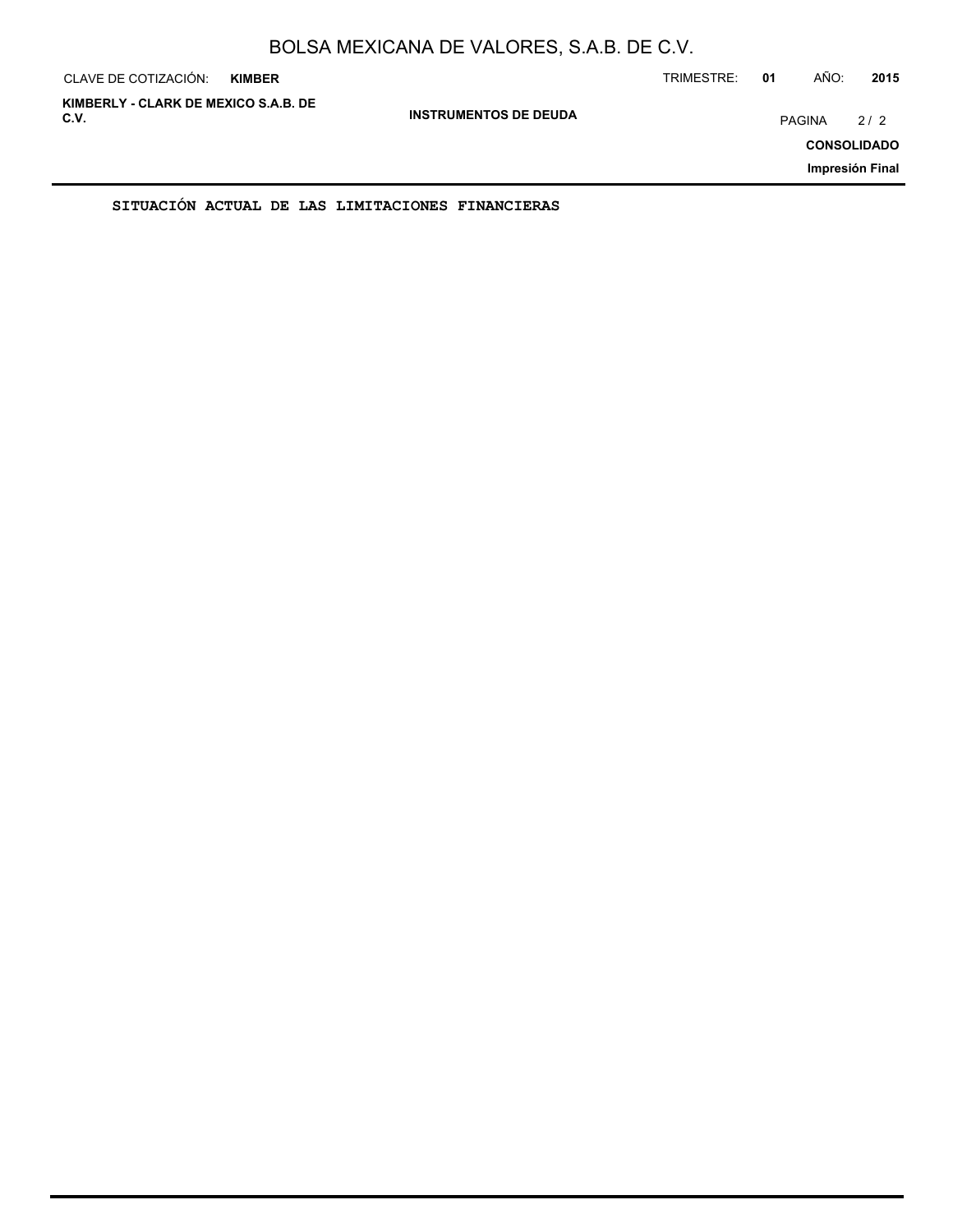CLAVE DE COTIZACIÓN TRIMESTRE **01** AÑO **2015 KIMBER**

**KIMBERLY - CLARK DE MEXICO S.A.B. DE C.V.**

# **DISTRIBUCIÓN DE INGRESOS POR PRODUCTO**

#### **INGRESOS TOTALES (MILES DE PESOS)**

**CONSOLIDADO**

**Impresión Final**

| <b>PRINCIPALES PRODUCTOS O LINEA</b>      | <b>VENTAS</b>  |                | $%$ DE<br><b>PARTICIPACION EN</b> | <b>PRINCIPALES</b> |                 |  |  |  |  |  |  |  |  |
|-------------------------------------------|----------------|----------------|-----------------------------------|--------------------|-----------------|--|--|--|--|--|--|--|--|
| <b>DE PRODUCTOS</b>                       | <b>VOLUMEN</b> | <b>IMPORTE</b> | <b>EL MERCADO</b>                 | <b>MARCAS</b>      | <b>CLIENTES</b> |  |  |  |  |  |  |  |  |
| <b>INGRESOS NACIONALES</b>                |                |                |                                   |                    |                 |  |  |  |  |  |  |  |  |
| PROD. AL CONSUMIDOR                       | 0              | 7,428,706      | 0.00                              |                    |                 |  |  |  |  |  |  |  |  |
| INGRESOS POR EXPORTACIÓN                  |                |                |                                   |                    |                 |  |  |  |  |  |  |  |  |
| <b>INFORMACION TOTAL</b>                  | 0              | 334,845        | 0.00                              |                    |                 |  |  |  |  |  |  |  |  |
| INGRESOS DE SUBSIDIARIAS EN EL EXTRANJERO |                |                |                                   |                    |                 |  |  |  |  |  |  |  |  |
| <b>INFORMACION TOTAL</b>                  | 0              | $\Omega$       | 0.00                              |                    |                 |  |  |  |  |  |  |  |  |
| <b>TOTAL</b>                              | 0              | 7,763,551      |                                   |                    |                 |  |  |  |  |  |  |  |  |

**OBSERVACIONES**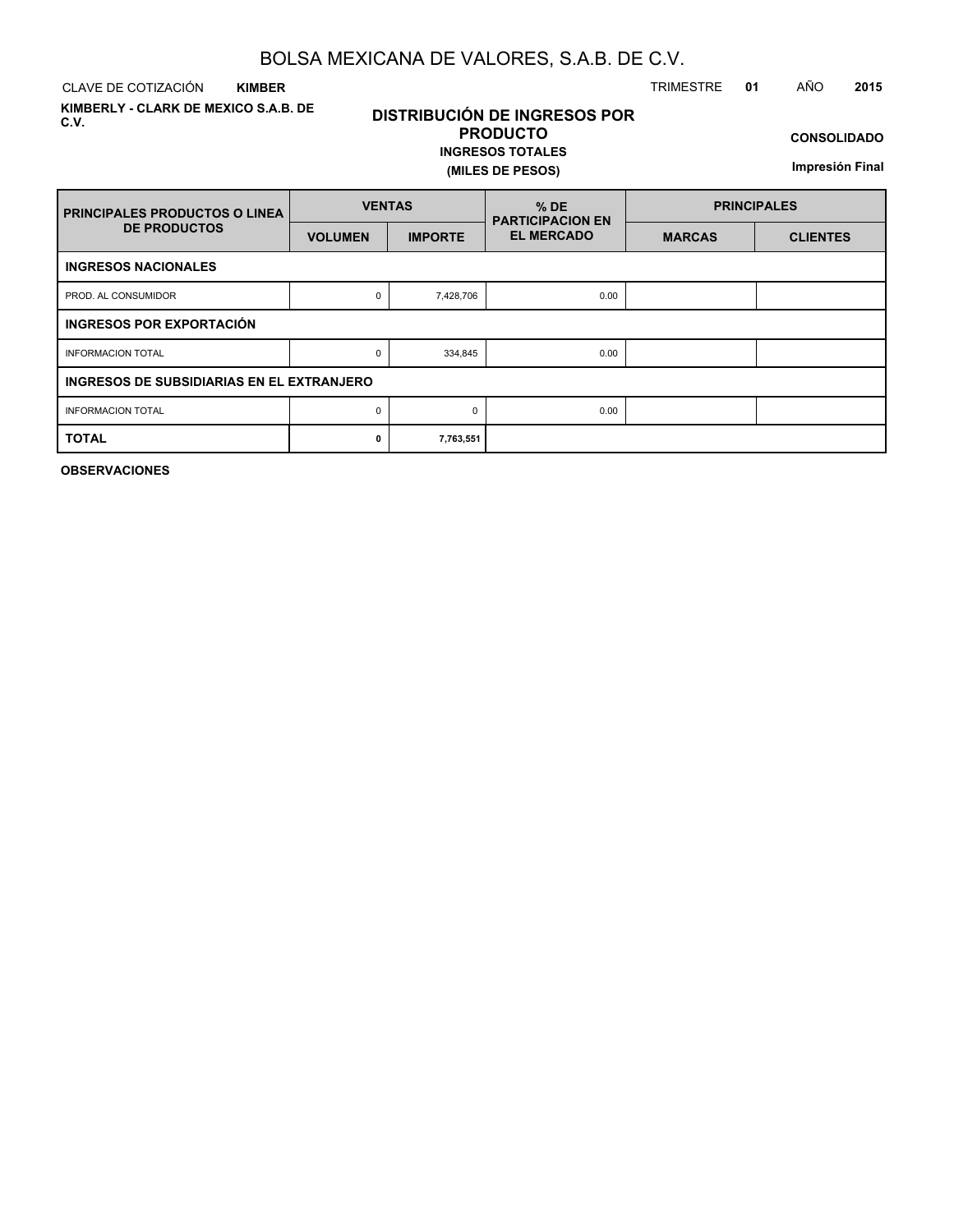**KIMBERLY - CLARK DE MEXICO S.A.B. DE C.V.**CLAVE DE COTIZACIÓN**KIMBER**

# **INTEGRACIÓN DEL CAPITAL SOCIALPAGADO**

#### **CARACTERISTICAS DE LAS ACCIONES**

**CONSOLIDADO**

**Impresión Final**

| <b>SERIES</b> | <b>VALOR NOMINAL(\$)</b> | <b>CUPÓN</b>   |                     | <b>NUMERO DE ACCIONES</b>                   | <b>CAPITAL SOCIAL</b> |                          |             |                 |  |
|---------------|--------------------------|----------------|---------------------|---------------------------------------------|-----------------------|--------------------------|-------------|-----------------|--|
|               |                          | <b>VIGENTE</b> | <b>PORCIÓN FIJA</b> | <b>PORCIÓN VARIABLE</b><br><b>MEXICANOS</b> |                       | <b>LIBRE SUSCRIPCIÓN</b> | <b>FIJO</b> | <b>VARIABLE</b> |  |
| I٨            | 0.00000                  | 45             | 1,611,476,560       |                                             | 1,611,476,560         |                          | 4,389       | $\mathbf 0$     |  |
| lв            | 0.00000                  | 45             | 1,486,554,190       |                                             |                       | 1,486,554,190            | 4,062       | $\mathbf 0$     |  |
| <b>TOTAL</b>  |                          |                | 3,098,030,750       |                                             | 1,611,476,560         | 1,486,554,190            | 8,451       | 0 I             |  |

**TOTAL DE ACCIONES QUE REPRESENTAN EL CAPITAL SOCIAL PAGADO A LAFECHA DE ENVIO DE LA INFORMACIÓN:**3,098,030,750

TRIMESTRE

**OBSERVACIONES**

 **<sup>01</sup>** AÑO**<sup>2015</sup>**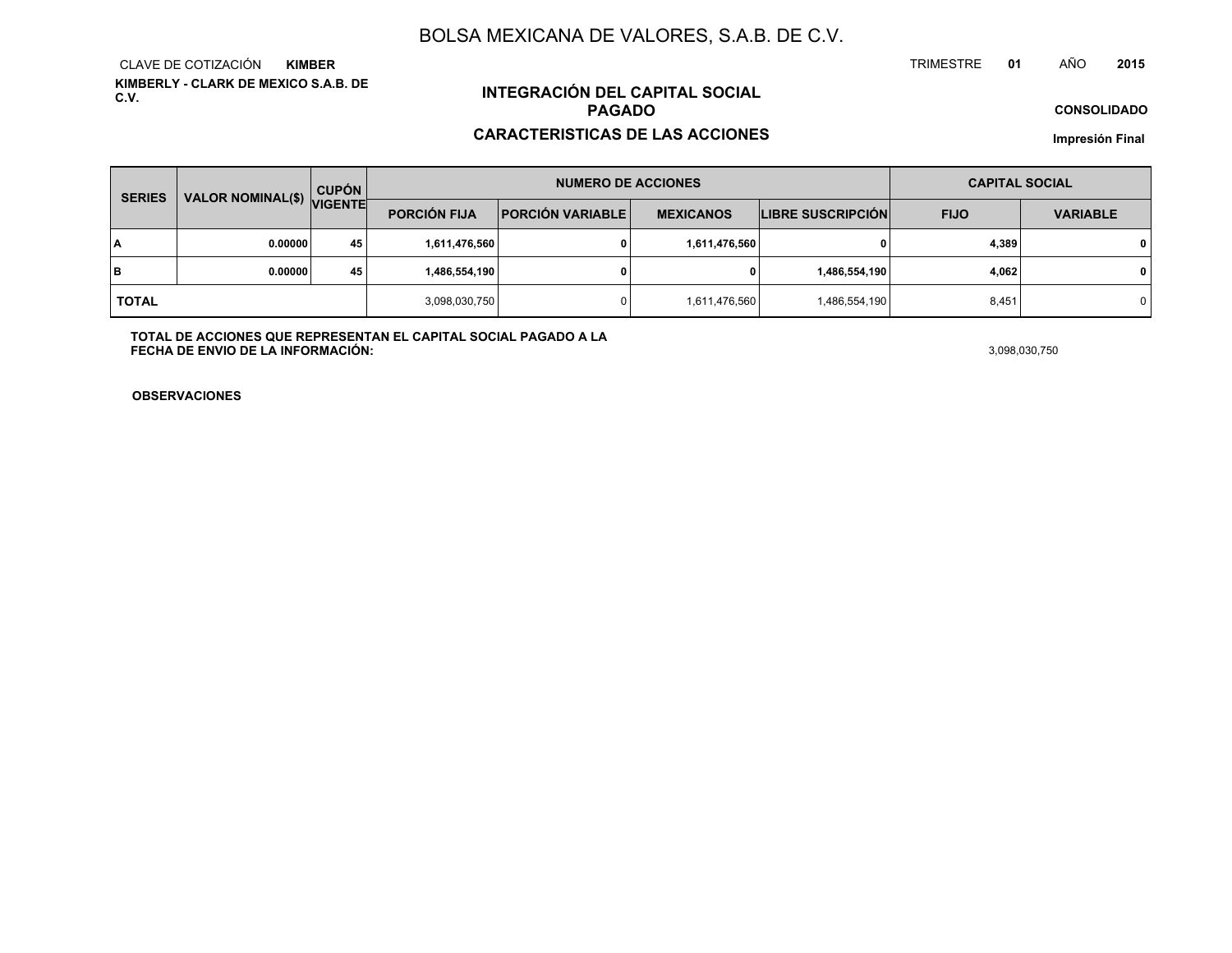**KIMBERLY - CLARK DE MEXICO S.A.B. DE C.V.** *A* **PAGINA <b>***11* **<b>4 PAGINA** *4 PAGINA <i>4 PAGINA 4 PAGINA 4 PAGINA <i>4 PAGINA*

**INSTRUMENTOS FINANCIEROS DERIVADOS**

TRIMESTRE: **01** AÑO: **2015**

 $114$ 

**CONSOLIDADO**

**Impresión Final**

INFORMACIÓN CUALITATIVA =======================

KIMBER MANTIENE LA POLÍTICA DE QUE EL USO DE DERIVADOS OBEDEZCA EXCLUSIVAMENTE A FINES DE COBERTURA. LA ENTIDAD CUENTA CON PROCEDIMIENTOS INTERNOS Y CONTROLES QUE VERIFICAN QUE DICHOS INSTRUMENTOS FINANCIEROS CUMPLAN CON ESE FIN.

EL PROCEDIMIENTO QUE SIGUE LA ENTIDAD PARA LA CONTRATACIÓN DE UN INSTRUMENTO FINANCIERO DERIVADO ES EL SIGUIENTE:

EL GERENTE DE FINANZAS REALIZA UN ANÁLISIS DE LOS RIESGOS (VALOR EN RIESGO), LIQUIDEZ Y ALTERNATIVAS DE COBERTURA QUE EXISTEN EN EL MERCADO Y QUE HAN SIDO EXPUESTOS POR LAS DISTINTAS INSTITUCIONES FINANCIERAS CON LAS QUE LA ENTIDAD TRABAJA. EL GERENTE DE FINANZAS LE PRESENTA DICHO ESTUDIO Y SU RECOMENDACIÓN AL DIRECTOR DE FINANZAS EL CUAL ANALIZA Y POSTERIORMENTE SOMETE A CONSIDERACIÓN DEL DIRECTOR GENERAL UNA RECOMENDACIÓN. FINALMENTE, TAL RECOMENDACIÓN ES PRESENTADA AL PRESIDENTE DEL CONSEJO QUIEN DA LA APROBACIÓN O NEGATIVA SOBRE LA CONTRATACIÓN DEL INSTRUMENTO FINANCIERO DERIVADO EN CUESTIÓN.

CUANDO UN DERIVADO HA SIDO CONTRATADO, EL ESQUEMA DE COBERTURA A QUE SE REFIERE, SE PRESENTA AL COMITÉ DE AUDITORÍA INTEGRADO POR CONSEJEROS INDEPENDIENTES Y FINALMENTE SE EXPONE AL CONSEJO DE ADMINISTRACIÓN EN LA SESIÓN INMEDIATA SIGUIENTE, CON EL FIN DE MANTENER DEBIDAMENTE INFORMADOS A LOS CONSEJEROS.

RIESGOS SUJETOS DE COBERTURA ============================

KIMBER TIENE 500 MILLONES DE DÓLARES ESTADOUNIDENSES DE DEUDA COLOCADOS EN LOS MERCADOS INTERNACIONALES, LA MITAD DE ÉSTOS FUERON CONTRATADOS EN 2014 A UNA TASA FIJA DE 3.8% ANUAL Y LA OTRA PARTE SE REALIZARON DURANTE EL PRIMER TRIMESTRE DE 2015 A UNA TASA FIJA DE 3.25% ANUAL, AMBOS CON VENCIMIENTOS A 10 AÑOS.

DEL 100% DE LA DEUDA DE KIMBER ALREDEDOR DEL 59% ESTÁ DENOMINADA EN PESOS BAJO LA MODALIDAD DE CERTIFICADOS BURSÁTILES DE LARGO PLAZO CON TASAS FIJAS Y VARIABLES. LA ADMINISTRACIÓN SE HA PREOCUPADO POR REDUCIR LA EXPOSICIÓN EN VARIACIONES DE TASAS DE INTERÉS SOBRE DICHOS CERTIFICADOS BURSÁTILES BUSCANDO UN EQUILIBRIO ENTRE TASAS. CUANDO EN EL MERCADO MEXICANO SE HAN GENERADO OPORTUNIDADES PARA MANTENER DICHO BALANCE, LA ENTIDAD HA RECURRIDO A INSTRUMENTOS FINANCIEROS DERIVADOS PARA LOGRAR DICHO FIN.

LA ENTIDAD NO TIENE RESTRICCIONES SOBRE LOS MERCADOS DE NEGOCIACIÓN DONDE SE LLEVEN A CABO DICHOS INSTRUMENTOS FINANCIEROS DERIVADOS, ESTOS ESTARÁN EN FUNCIÓN DE LAS CARACTERÍSTICAS DEL DERIVADO.

KIMBER NO MANTIENE UNA POLÍTICA SOBRE LLAMADAS DE MARGEN NI COLATERALES, ESTAS SE DECIDEN DEPENDIENDO DEL INSTRUMENTO FINANCIERO DERIVADO QUE SE TRATE EN CUESTIÓN.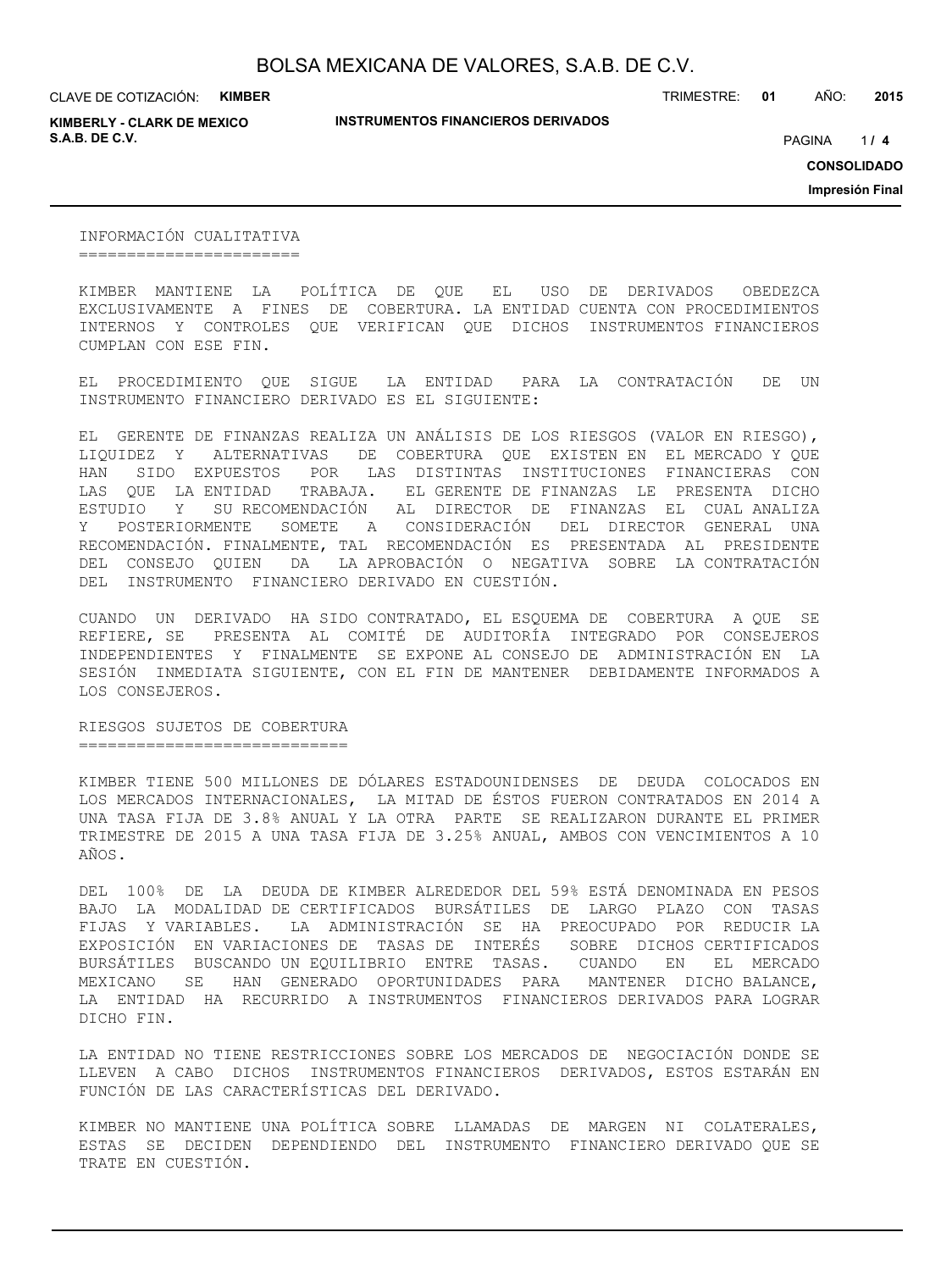**KIMBERLY - CLARK DE MEXICO S.A.B. DE C.V.** PAGINA **/ 4**

TRIMESTRE: **01** AÑO: **2015**

 $214$ 

**CONSOLIDADO**

#### **Impresión Final**

LOS PROCEDIMIENTOS INTERNOS SON AUDITADOS POR EL AUDITOR INTERNO Y LAS CIFRAS REFLEJADAS EN LOS ESTADOS FINANCIEROS PRODUCTO DE LAS OPERACIONES CON INSTRUMENTOS FINANCIEROS DERIVADOS SON AUDITADAS POR EL DESPACHO DE AUDITORÍA EXTERNO CON EL QUE CUENTA LA ENTIDAD.

CROSS CURRENCY SWAPS ====================

CON LA FINALIDAD DE CUBRIR LA EXPOSICIÓN AL RIESGO DE TIPO DE CAMBIO Y DE TASA DE INTERÉS DE LA DEUDA CONTRATADA EN DÓLARES ESTADOUNIDENSES DURANTE 2014 Y 2015, LA ENTIDAD CUENTA CON INSTRUMENTOS FINANCIEROS DERIVADOS CROSS CURRENCY SWAPS LOS CUALES CONVIERTEN EL MONTO TOTAL DE LA DEUDA DE 500 MILLONES DE DÓLARES ESTADOUNIDENSES A UN MONTO DE DEUDA EN PESOS, AL MISMO TIEMPO CONVIERTE LA TASA DE INTERÉS FIJA ANUAL EN DÓLARES DE 3.8% A 6.85% EN PESOS PARA LA DEUDA 2014 Y DE 3.25% A 6.21% PARA EL CASO DE LA DEUDA 2015.

DEBIDO A QUE UNA PARTE DE ESTA DEUDA, TANTO EL IMPORTE DEL VENCIMIENTO DE CAPITAL COMO LOS PAGOS DE INTERÉS SON IGUALES A LAS DEL CRÉDITO CONTRATADO, SE DESIGNÓ A ESTOS CONTRATOS COMO INSTRUMENTOS DE COBERTURA DE FLUJOS DE EFECTIVO Y LOS EFECTOS EN RESULTADOS SE RECONOCEN CONFORME SE MODIFICA EL TIPO DE CAMBIO DE LA PARTIDA PROTEGIDA EN EL PERIODO.

SWAP DE TASAS DE INTERÉS POR CRÉDITOS EN MONEDA NACIONAL ========================================================

AL 31 DE MARZO DE 2015, KIMBER TIENE FINANCIAMIENTOS EN CERTIFICADOS BURSÁTILES POR \$10,950 MILLONES DE PESOS. DE DICHO TOTAL, \$5,500 ESTÁN CONTRATADOS A TASA VARIABLE.

CON LA FINALIDAD DE REDUCIR EL RIESGO EN LAS VARIACIONES EN TASAS DE INTERÉS EL 9 DE JULIO DE 2007 SE REALIZÓ CON EL BANCO NACIONAL DE MÉXICO, S.A. UN CONTRATO DE INTERCAMBIO DE TASAS DE INTERÉS POR UN MONTO DE \$1,500 MILLONES DE PESOS PARA CONVERTIR EL PERFIL DE PAGO DE INTERÉS DE TASA VARIABLE A TASA FIJA DE 8.01% ANUAL Y CON VENCIMIENTOS MENSUALES. LA FECHA DE VENCIMIENTO DE ESTE CONTRATO ES EL 26 DE JUNIO DE 2017. ESTOS 1,500 MILLONES FORMAN PARTE DE UNA EMISIÓN DE CERTIFICADOS BURSÁTILES POR 2,500 MILLONES EMITIDOS EN 2007, LOS CUALES PAGAN INTERESES A TIIE – 10 PUNTOS BASE.

DEBIDO A QUE TANTO EL IMPORTE COMO LOS VENCIMIENTOS DEL CAPITAL Y LOS PAGOS DE INTERÉS SON IGUALES A LA PORCIÓN DEL CRÉDITO, SE DESIGNÓ A ESTE CONTRATO COMO INSTRUMENTO DE COBERTURA DE FLUJOS DE EFECTIVO.

KIMBER HA MANTENIDO LA POLÍTICA DE USAR A LA MISMA INSTITUCIÓN FINANCIERA CON LA QUE SE CONTRATA EL INSTRUMENTO FINANCIERO DERIVADO COMO AGENTE DE CÁLCULO O VALUADOR, EN ESE SENTIDO LA ENTIDAD RECIBE INFORMACIÓN MENSUAL SOBRE EL VALOR RAZONABLE DE DICHO INSTRUMENTO.

INFORMACIÓN DE RIESGOS EN EL USO DE DERIVADOS E INFORMACIÓN CUANTITATIVA ========================================================================

LA ENTIDAD CUENTA CON RECURSOS PROPIOS Y LÍNEAS DE CRÉDITO NO COMPROMETIDAS CON DIVERSAS INSTITUCIONES FINANCIERAS LAS CUALES PUDIERA ACCESAR PARA ATENDER CUALQUIER NECESIDAD DE FONDOS POR EL USO DE DERIVADOS. AL 31 DE MARZO DE 2015, LA POSICIÓN DE EFECTIVO ES DE \$9,723 MILLONES DE PESOS.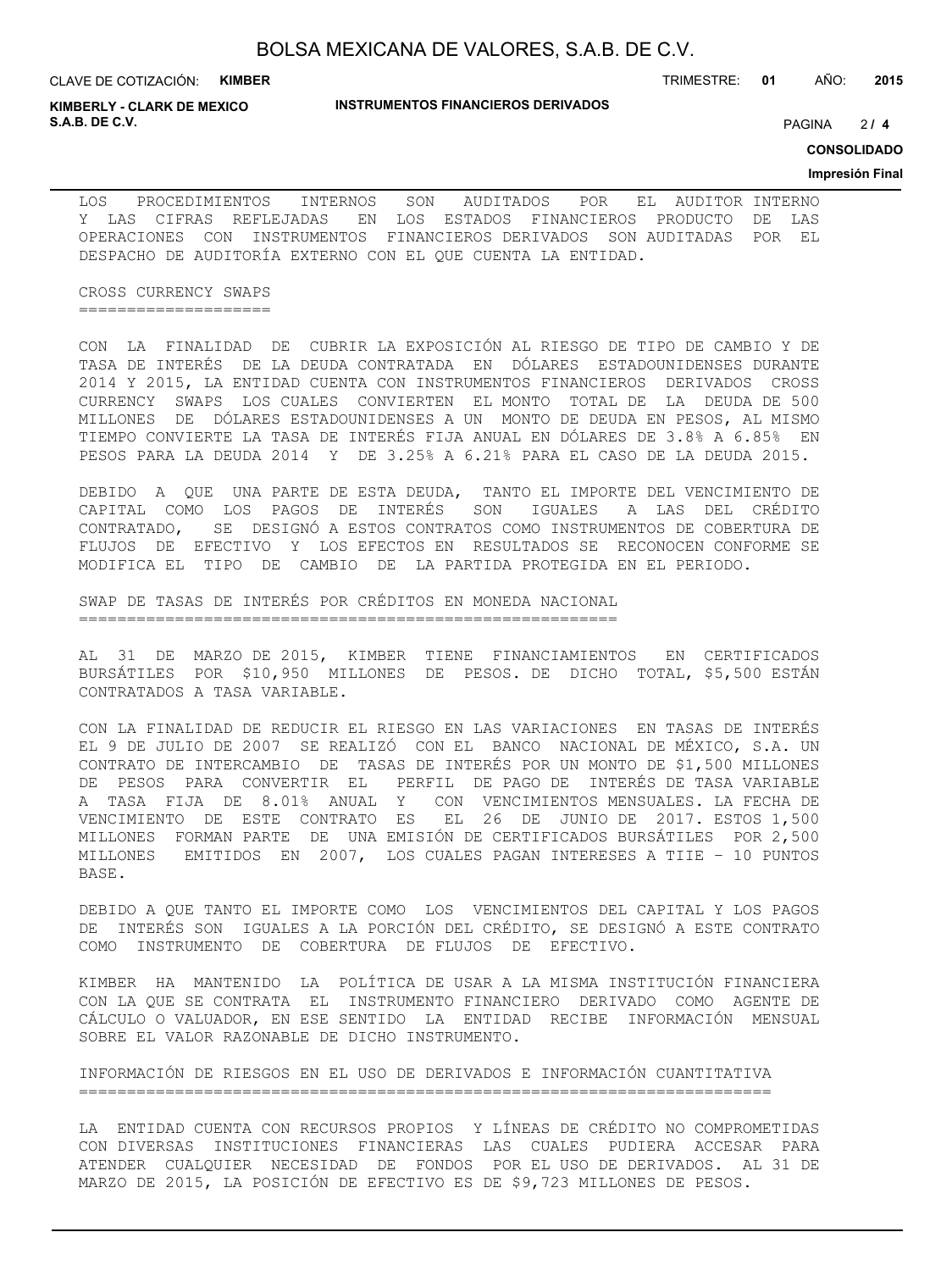**KIMBERLY - CLARK DE MEXICO S.A.B. DE C.V.** PAGINA **/ 4**

TRIMESTRE: **01** AÑO: **2015**

 $3/4$ 

**CONSOLIDADO**

#### **Impresión Final**

A LA FECHA DE ESTE REPORTE NO SE HA IDENTIFICADO NINGÚN RIESGO O CONTINGENCIA FUTURA EN LA POSICIÓN DE LOS INSTRUMENTOS FINANCIEROS DERIVADOS, DE LA MISMA MANERA NO EXISTE NINGUNA EVENTUALIDAD O CAMBIO EN EL VALOR DE LOS SUBYACENTES QUE IMPLIQUE QUE EL USO DE LOS DERIVADOS ACTUALMENTE CONTRATADOS DIFIERA DE LOS ORIGINALMENTE CONTRATADOS NI QUE IMPLIQUE LA PÉRDIDA PARCIAL O TOTAL DE LAS COBERTURAS, POR LO TANTO, SE ESTIMA NO ASUMIR NUEVAS OBLIGACIONES CON RELACIÓN A ESTOS DERIVADOS.

EL VALOR RAZONABLE DE ESTOS CONTRATOS ES UN ACTIVO A LARGO PLAZO POR \$684.4 MILLONES DE PESOS DE CROSS CURRENCY SWAP Y UN PASIVO A LARGO PLAZO POR \$126.3 MILLONES DE PESOS DE SWAP DE TASAS DE INTERÉS Y LA CONTRAPARTIDA NETA DE IMPUESTOS SE PRESENTA COMO PARTE DE OTROS RESULTADOS INTEGRALES EN EL CAPITAL CONTABLE. DURANTE 2015 SE RECONOCIÓ UN EFECTO FAVORABLE EN LOS RESULTADOS DEL PERIODO POR \$179.0 MILLONES DE PESOS.

DURANTE EL TRIMESTRE, NO SE VENCIÓ NINGÚN INSTRUMENTO FINANCIERO DERIVADO. DE LA MISMA MANERA, NINGUNA LLAMADA DE MARGEN FUE RECIBIDA DURANTE DICHO PERIODO.

AL 31 DE MARZO DE 2015, NO SE HA PRESENTADO NINGÚN INCUMPLIMIENTO CON RELACIÓN A ESTOS INSTRUMENTOS FINANCIEROS DERIVADOS.

AUN CUANDO DICHOS INSTRUMENTOS FINANCIEROS DERIVADOS NO ESTÁ NI REMOTAMENTE CERCANOS A LOS LÍMITES IMPUESTOS POR LA CNBV PARA PRESENTAR LA TABLA 1, ÉSTA SE ADJUNTA EN ARAS DE ACLARAR AÚN MÁS LA INFORMACIÓN A NUESTROS INVERSIONISTAS.

(CIFRAS EN MILLONES DE PESOS)

| TIPO<br>DE<br>VALOR U OTROS<br>$\Omega$<br>CONTRATO TALES | FINES<br>DE DE<br>FINES<br>COMO<br>NEGOCIAC. | MONTO    VALOR DEL  ACTIVO        VALOR<br>NOCIONAL<br>DERIVADO, COBERT. /VALOR VARIABLE DE<br>NOMINAL REFERENCIA | TRIM.               | TRIM. TRIM. TRIM. AÑO    | POR | MONTOS COLATERAL<br>/LINEAS DE<br>VENC. CREDITO/<br>VALORES<br>DADOS EN<br>ACTUAL ANT. ACTUAL ANT. GARANTÍA |
|-----------------------------------------------------------|----------------------------------------------|-------------------------------------------------------------------------------------------------------------------|---------------------|--------------------------|-----|-------------------------------------------------------------------------------------------------------------|
|                                                           |                                              |                                                                                                                   |                     |                          |     |                                                                                                             |
| CROSS<br>CURRENCY TURA MILL.<br>SWAP 2014                 | $COBER-$ \$ 250<br>USD                       | <b>USD</b>                                                                                                        |                     |                          |     | $$-588.4 \t$ -354.1 N/A N/A$                                                                                |
| CURRENCY TURA MILL.<br>SWAP 2015                          | CROSS COBER- $$250$<br>USD                   | USD <sup>1</sup>                                                                                                  |                     | $$-96.0 \text{ }$ 0 N/A$ |     | N/A                                                                                                         |
| SWAP<br>DE<br>TASA<br>DE<br>INTERÉS                       | TURA                                         |                                                                                                                   | $-0.10$ % $-0.10$ % |                          |     | COBER- \$1,500 TIEE TIIE \$126.3 \$134.7 N/A N/A                                                            |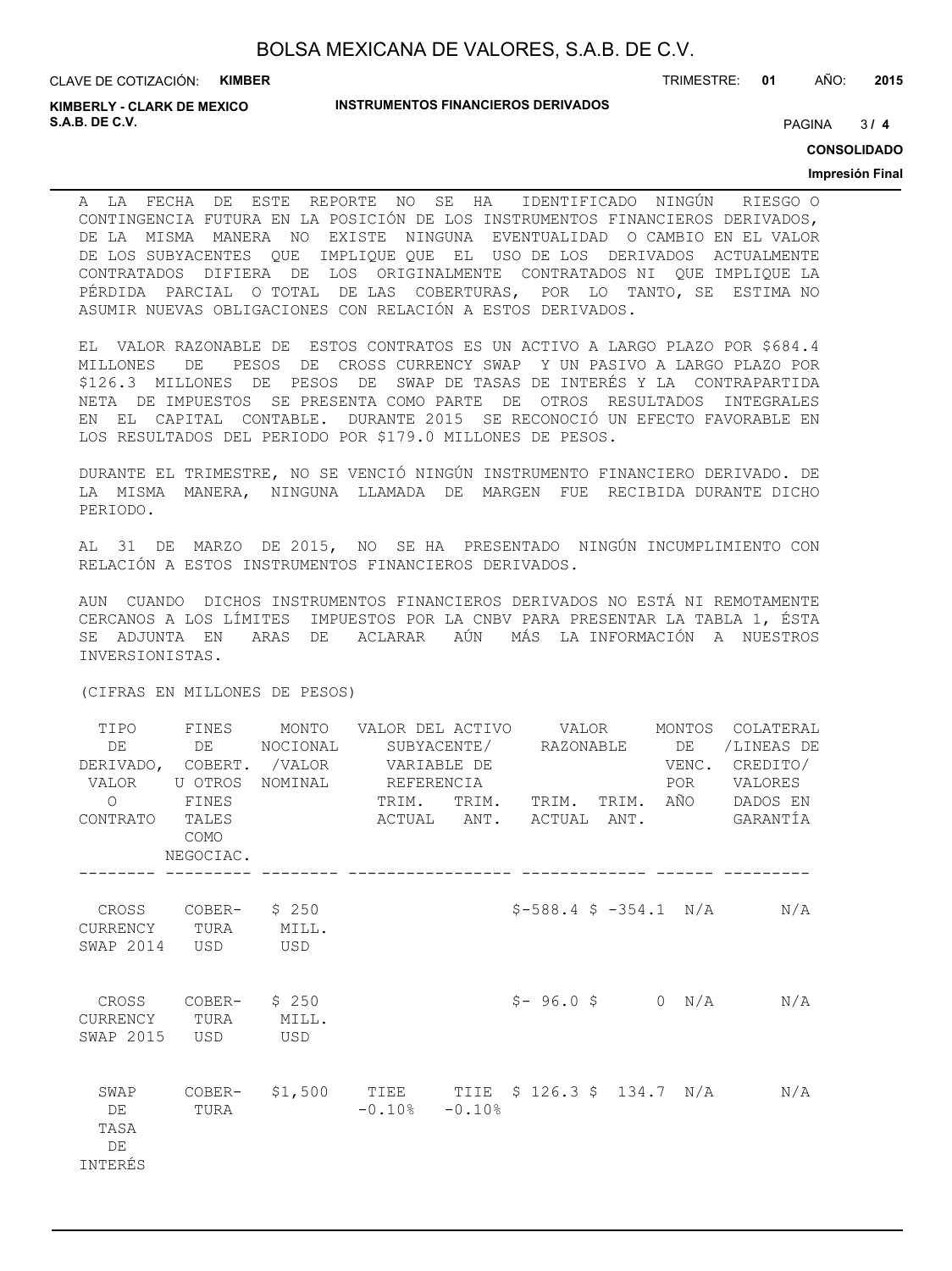CLAVE DE COTIZACIÓN: **KIMBER**

TRIMESTRE: **01** AÑO: **2015**

**KIMBERLY - CLARK DE MEXICO S.A.B. DE C.V.** PAGINA **/ 4**

**INSTRUMENTOS FINANCIEROS DERIVADOS**

 $414$ 

**CONSOLIDADO**

**Impresión Final**

ANÁLISIS DE SENSIBILIDAD Y CAMBIOS EN EL VALOR RAZONABLE ========================================================

DEBIDO A QUE LOS DERIVADOS CON LOS QUE CUENTA LA ENTIDAD AL CIERRE DEL EJERCICIO SON DERIVADOS DE COBERTURA, NO SE REQUIERE DE UN ANÁLISIS DE SENSIBILIDAD. INDEPENDIENTEMENTE DEL VALOR DEL SUBYACENTE, DEBIDO A QUE TANTO EL IMPORTE COMO LOS VENCIMIENTOS DE CAPITAL Y LOS PAGOS DE INTERÉS SON IGUALES A LA PORCIÓN DEL CRÉDITO, DICHO DERIVADO ES EFECTIVO Y LO SERÁN HASTA SU VENCIMIENTO.